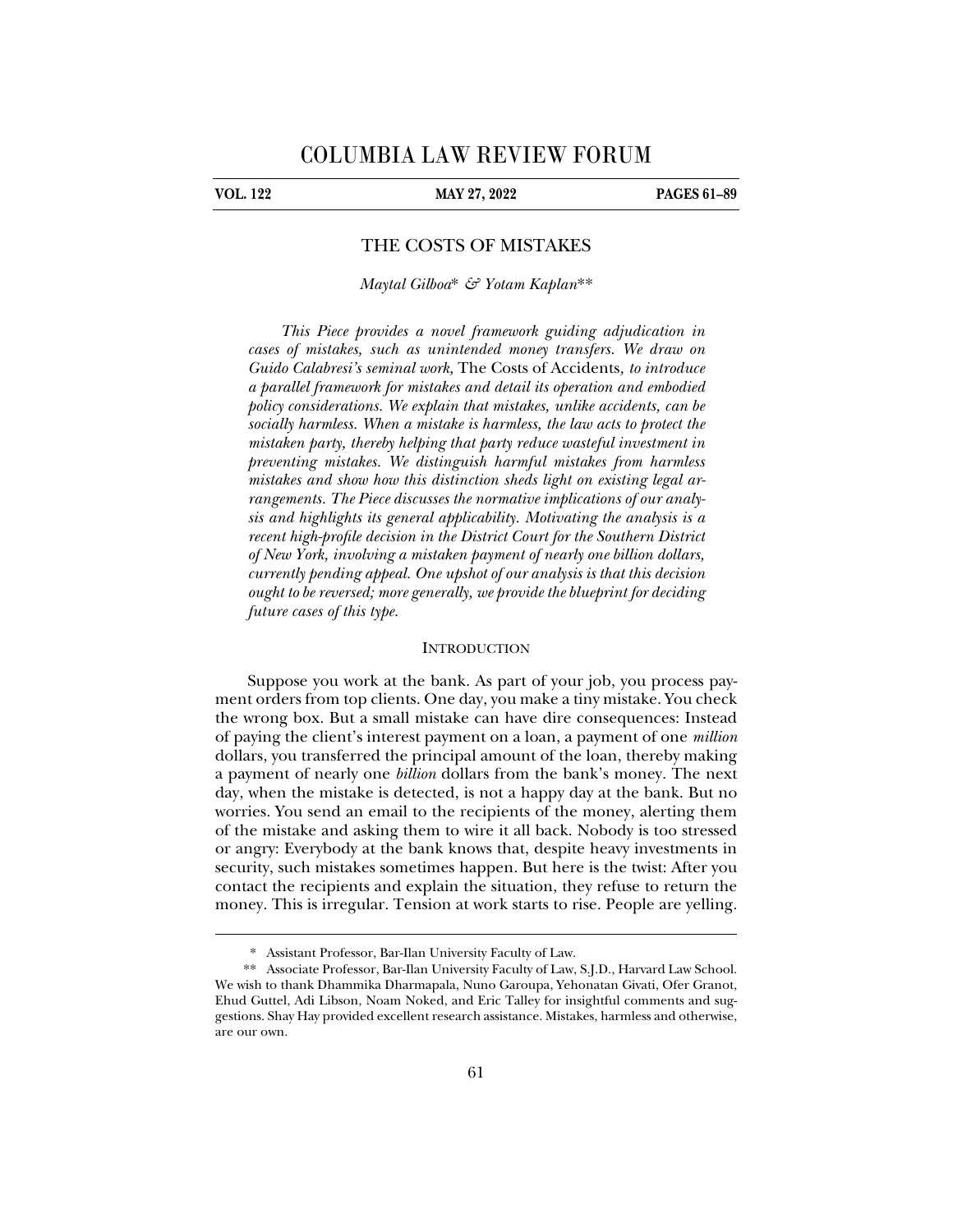You fear for your job. There is still hope, of course. The bank sues the recipients; surely, the court will make them return the money. Some months later, when the court decides that the recipients of the mistaken payment have a right to keep it and that your mistake is irreversible, you finally lose your faith in humanity.

Unfortunately, this rather bizarre scenario is not fictional. It is based on a recent New York District Court decision.<sup>1</sup> In this high-profile case, Citibank transferred almost a billion dollars by mistake, but restitution was denied under the discharge for value doctrine.<sup>2</sup> Citibank's appeal is now pending.3

The *Citibank* decision was widely criticized in the general media<sup>4</sup> and in business circles.<sup>5</sup> After all, the bank transferred the money by mistake and attempted to fix this mistake the very next day. What justification can there be for the recipients to retain the money? And why should someone be made to lose hundreds of millions of dollars due to a technical error that did not harm anyone? Matt Levine, a former mergers and acquisitions lawyer and Goldman Sachs investment banker and current author of the popular Wall Street newsletter *Money Stuff*, had the following to say of the decision:

3. See Notice of Appeal, *Citibank*, 520 F. Supp. 3d 390, appeal filed, No. 21-487 (2d Cir. 2021).

 5. See Matt Levine, Matt Levine's Money Stuff: Citi Won't Misplace \$500M Again, Bloomberg L. (Mar. 3, 2021), https://news.bloomberglaw.com/banking-law/matt-levinesmoney-stuff-citi-wont-misplace-500-million-agai (on file with the *Columbia Law Review*).

 <sup>1.</sup> In re Citibank August 11, 2020 Wire Transfers, 520 F. Supp. 3d 390 (S.D.N.Y. 2021).

 <sup>2.</sup> Id. at 431–52; Banque Worms v. BankAmerica Int'l, 570 N.E.2d 189, 196 (N.Y. 1991) ("When a beneficiary receives money to which it is entitled and has no knowledge that the money was erroneously wired, the beneficiary . . . should be able to consider the transfer of funds as a final and complete transaction, not subject to revocation."); Restatement (Third) of Restitution and Unjust Enrichment § 67(1) (Am. L. Inst. 2011) ("A payee without notice takes payment free of a restitution claim to which it would otherwise be subject  $\dots$ .").

 <sup>4.</sup> See Andrew Scurria, Alexander Gladstone & Becky Yerak, Judge Lets Revlon Lenders Keep Citi's Botched \$500 Million Payment, Wall St. J., https://www.wsj.com/ articles/judge-lets-revlon-lenders-keep-citis-botched-500-million-payment-11613490508 (on file with the *Columbia Law Review*) (last updated Feb. 16, 2021); Andrew Ross Sorkin, Jason Karaian, Michael J. de la Mered & Ephrat Livni, Ouch, That Hurts: Citi Committed "One of the Biggest Blunders in Banking History," a Federal Judge Says., N.Y. Times (Feb. 17, 2021), https://www.nytimes.com/2021/02/17/business/dealbook/citigroup-900-million.html (on file with the *Columbia Law Review*); Ramishah Maruf, Citibank Can't Get Back \$500 Million It Wired by Mistake, Judge Rules, CNN Bus. (Feb. 17, 2021), https://www.cnn.com/ 2021/02/16/business/citibank-revlon-lawsuit-ruling/index.html [https://perma.cc/BQQ4- SAQ7]; Jonathan Ponciano, Citi Can't Get Back \$500 Million It Accidentally Wired to Revlon Lenders, Federal Judge Rules, Forbes (Feb. 16, 2021), https://www.forbes.com/sites/ jonathanponciano/2021/02/16/citi-cant-get-back-500-million-it-accidentally-wired-torevlon-lenders-federal-judge-rules/?sh=181381185de2 (on file with the *Columbia Law Review*).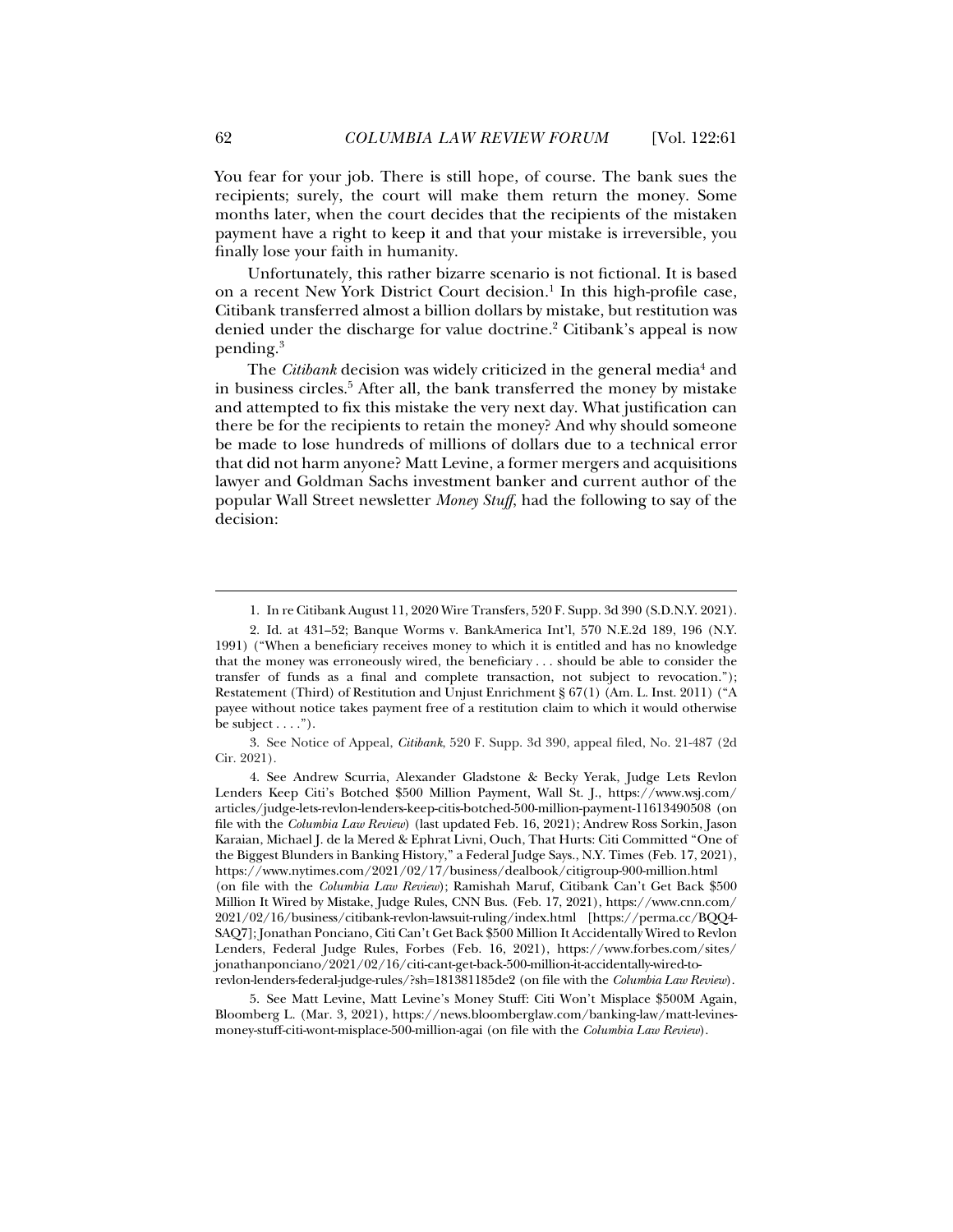There is no earthly reason that those funds should be able to keep the money, except that there happens to be a weird doctrine of New York law that lets them keep it. As a former lawyer I am tempted to say, sure, fine, whatever, counterintuitive old doctrines are what make law school fun and keep lawyers employed. "Citi just sent us money by mistake, do we have to give it back," the hedge fund analyst asks, and instead of saying "of course duh we live in society," the portfolio manager replies "hang on, let me consult with a lawyer," and the lawyer says "hang on, let me consult with my firm's specialist in Finders Keepers Law," and the Finders Keepers specialist consults some dusty old tomes of arcane lore and says "lemme tell you about the doctrine of discharge for value." And she bills the hedge fund \$2,000 an hour and is *absolutely worth it*. 6

Despite the dismissive and comical tone, Levine's critique is spot on. The outcome of the *Citibank* case seems nonsensical—legal "transcendental nonsense"7 originating, as Levine so aptly puts it, from the "old tomes of arcane lore" of "Finders Keepers Law."8 Jokes aside, this is indeed a gloomy picture. In fact, we, as avid "Finders Keepers specialists," find the impression left by the *Citibank* decision deeply disturbing. "Finders Keepers Law"—or as it should be called, restitution law<sup>9</sup>—should make sense. If the law is nonsensical, we are down a dangerous road.

Unfortunately, the *Citibank* decision is symptomatic of a larger problem. The law of restitution typically does make sense, yet the *Citibank* decision reflects a prevalent contemporary assumption, according to which the law of restitution is somehow detached from real-life pragmatic considerations and has no broad policy implications. Andrew Kull, the reporter for the 2011 ALI Restatement of Restitution and Unjust Enrichment,<sup>10</sup> writes the following: "[I]n the law of restitution it is difficult to identify rules that have even the ordinary instrumental dimension that we tend to look for in private law, let alone any broader social implications."11 With such an insular attitude to the law of restitution, it is not surprising to see restitution cases commonly decided as matter of arcane law, in a highly technical manner, and without any reference to

 $\ddot{ }$ 

 <sup>6.</sup> Id.

 <sup>7.</sup> Felix S. Cohen, Transcendental Nonsense and the Functional Approach, 35 Colum. L. Rev. 809, 809–10 (1935) (famously describing doctrinal elements as "transcendental nonsense").

<sup>8.</sup> Levine, supra note 5.

 <sup>9.</sup> The law of restitution is also referred to as the law of unjust enrichment. See Douglas Laycock, The Scope and Significance of Restitution, 67 Tex. L. Rev. 1277, 1277 (1989); see also Ward Farnsworth, Restitution: Civil Liability for Unjust Enrichment 1–2 (2014).

 <sup>10.</sup> Restatement (Third) of Restitution and Unjust Enrichment (Am. L. Inst. 2011).

 <sup>11.</sup> Andrew Kull, Restitution and Reform, 32 S. Ill. U. L.J. 83, 87 (2007).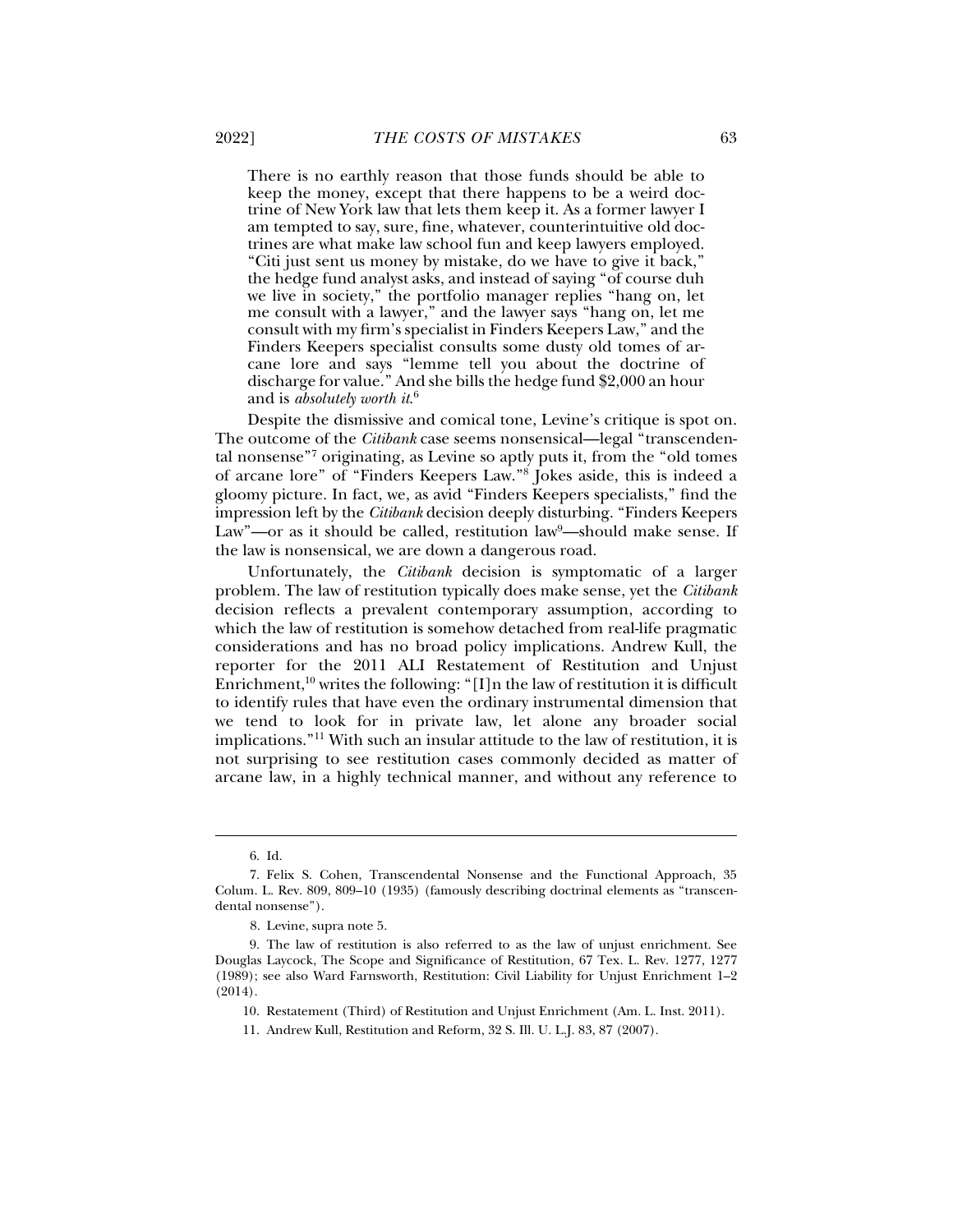broader policy goals and real-life implications. The *Citibank* decision is a stark example of this.

We argue that this approach to the law of restitution is counterproductive. It clearly misses an important aspect of the law. Different restitutionary rules have immediate policy implications. This is manifestly clear in the *Citibank* decision: After Citibank was denied restitution and lost hundreds of millions of dollars, banks and other financial institutions will make efforts to avoid a similar fate. They will increase their investment in precautions to prevent mistakes, insure against mistakes, or try to contract around the *Citibank* ruling.12 These are all costs that will make the operation of the payment system more expensive and eventually be borne by all of us, as the users of this system. More broadly, the law—and restitution law is no exception—should make pragmatic sense.<sup>13</sup> The law is a social instrument, and it should reflect social and practical goals and policies.14 If the law of restitution is developed without reference to such goals and policies, it will quickly and surely lose its touch with reality.

We therefore offer a reorientation of current trends in the law of restitution by suggesting an approach that emphasizes the broader practical implications of restitution decisions, instead of ignoring them. We propose a novel normative framework of analysis that explores and delineates the relevant policy considerations that guide restitution law and explain how the main features of restitution doctrine reflect these considerations. This is an effort to revive the law of restitution and assure that its application by courts tracks the first-order rationales, policies, and goals that animate this area of law. As can be seen from the *Citibank* decision, such intervention is desperately needed.

To establish our framework for the analysis of cases of mistake, we draw on Guido Calabresi's seminal work, *The Costs of Accidents: A Legal and Economic Analysis*. 15 In this classic, Calabresi famously provides a statement

 <sup>12.</sup> Levine, supra note 5 (describing Citibank's new policy of adding a "Revlon clawback" to credit agreements requiring the return of money received by mistake).

 <sup>13.</sup> See Hanoch Dagan, Restitution's Realism, *in* Philosophical Foundations of the Law of Unjust Enrichment 54, 60–62 (Robert Chambers, Charles Mitchell & James Penner eds., 2009) (advocating for a contextualist approach to the law of restitution and arguing it should be applied and understood in relation to social goals and a rich normative environment).

 <sup>14.</sup> For the origins of this approach to adjudication, see generally Oliver Wendell Holmes, The Path of the Law (1897); Hanoch Dagan, The Realist Conception of Law, 57 U. Toronto L.J. 607 (2007); Joseph William Singer, Legal Realism Now, 76 Calif. L. Rev. 465 (1988); see also Richard A. Posner, The Economics of Justice 74 (1983); Duncan Kennedy, Form and Substance in Private Law Adjudication, 89 Harv. L. Rev. 1685 (1976) ("There seems no basis for disputing . . . the idea that . . . choice [of law] will have wide-ranging practical consequences.").

 <sup>15.</sup> See Guido Calabresi, The Costs of Accidents: A Legal and Economic Analysis (1970) [hereinafter Calabresi, The Costs of Accidents].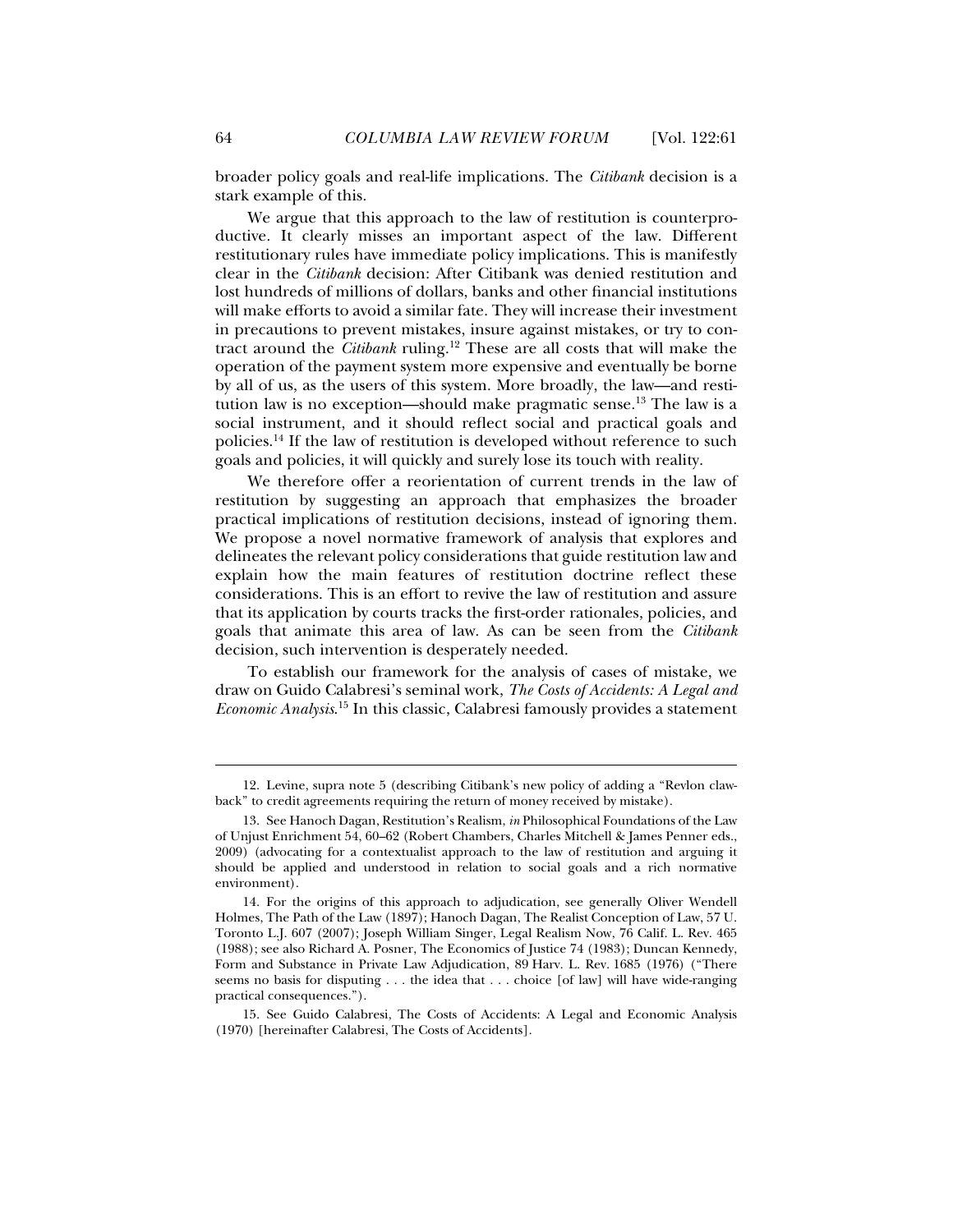of the social goals of accident law.16 Calabresi explains that accidents involve two types of costs: direct costs in the form of the harm resulting from the accident ex post and indirect costs in the form of precautions designated to prevent accidents ex ante. Accident law acts to minimize both types of costs by assigning harm to the cheapest cost avoider.<sup>17</sup> Calabresi shows that if the party that was better positioned to prevent the accident is made to bear any resulting harms, then the overall costs of accidents are minimized.18 This is because the cheapest cost avoider is incentivized to minimize the direct costs resulting from the accident and can do so at minimal investment in ex ante precautions.19

We suggest a parallel framework to guide adjudication in mistake cases: a "Costs of Mistakes" framework. The crux of our analysis is that mistakes are somewhat similar to accidents but involve a slightly different cost structure.20 Consider a mistaken payment such as the one in the *Citibank* case.21 Like an accident, such a mistake involves *indirect* costs in the sense of precautionary measures. The bank, like any other payer, will invest ex ante to avoid making mistakes and transferring its money to

18. Calabresi, The Costs of Accidents, supra note 15, at 26–31.

19. Id.

 <sup>16.</sup> On the influence of Calabresi's *The Costs of Accidents*, see Keith N. Hylton, Calabresi and the Intellectual History of Law and Economics, 64 Md. L. Rev. 85, 85 (2005) ("The book has had an enormous influence on the field. It would not be an exaggeration to say that modern law and economics, as we see it practiced today, had its start with Gary Becker's article on crime and Guido Calabresi's book, both products of the late 1960s."(footnote omitted)); see also Yotam Kaplan, Economic Theory of Tort Law, *in* Research Handbook on Private Law Theory 270, 273–78 (Hanoch Dagan & Benjamin C. Zipursky eds., 2020).

 <sup>17.</sup> Calabresi, The Costs of Accidents, supra note 15, at 143–44 (identifying the cheapest cost avoider as the party who is able to minimize the negative externalities of an accident most efficiently); see also Guido Calabresi, Concerning Cause and the Law of Torts: An Essay for Harry Kalven, Jr., 43 U. Chi. L. Rev. 69, 84–85 (1975) (defining the "cheapest cost avoider" as the person "who can best decide whether avoidance is cheaper than bearing th[e] costs" of injury). The concept of best decisionmakers was later articulated in a celebrated article by Guido Calabresi and Jon Hirschoff. See Guido Calabresi & Jon T. Hirschoff, Toward a Test for Strict Liability in Torts, 81 Yale L.J. 1055, 1060 (1972) (defining the best decisionmaker as the party with better access to information regarding the risks of harm and the costs of preventing it).

 <sup>20.</sup> Compare Hanoch Dagan, Mistakes, 79 Tex. L. Rev. 1795, 1810 (2001) [hereinafter Dagan, Mistakes] (highlighting the similarities between mistakes in the law of restitution and accidents in the law of torts), with Maytal Gilboa & Yotam Kaplan, The Mistake About Mistakes: Rethinking Partial and Full Restitution, 26 Geo. Mason L. Rev. 427, 430–31 (2018) [hereinafter Gilboa & Kaplan, The Mistake About Mistakes] (explaining the structural differences between the law of restitution and the law of torts); see also Maytal Gilboa & Yotam Kaplan, Loser Takes All: Multiple Claimants & Probabilistic Restitution, 10 U.C. Irvine L. Rev. 907, 911 (2020) (explaining that since restitution law is the law of gains, "restitution doctrines are often structured as a mirror image of their tort law, harm-based counterparts").

 <sup>21.</sup> See In re Citibank August 11, 2020 Wire Transfers, 520 F. Supp. 3d 390 (S.D.N.Y. 2021).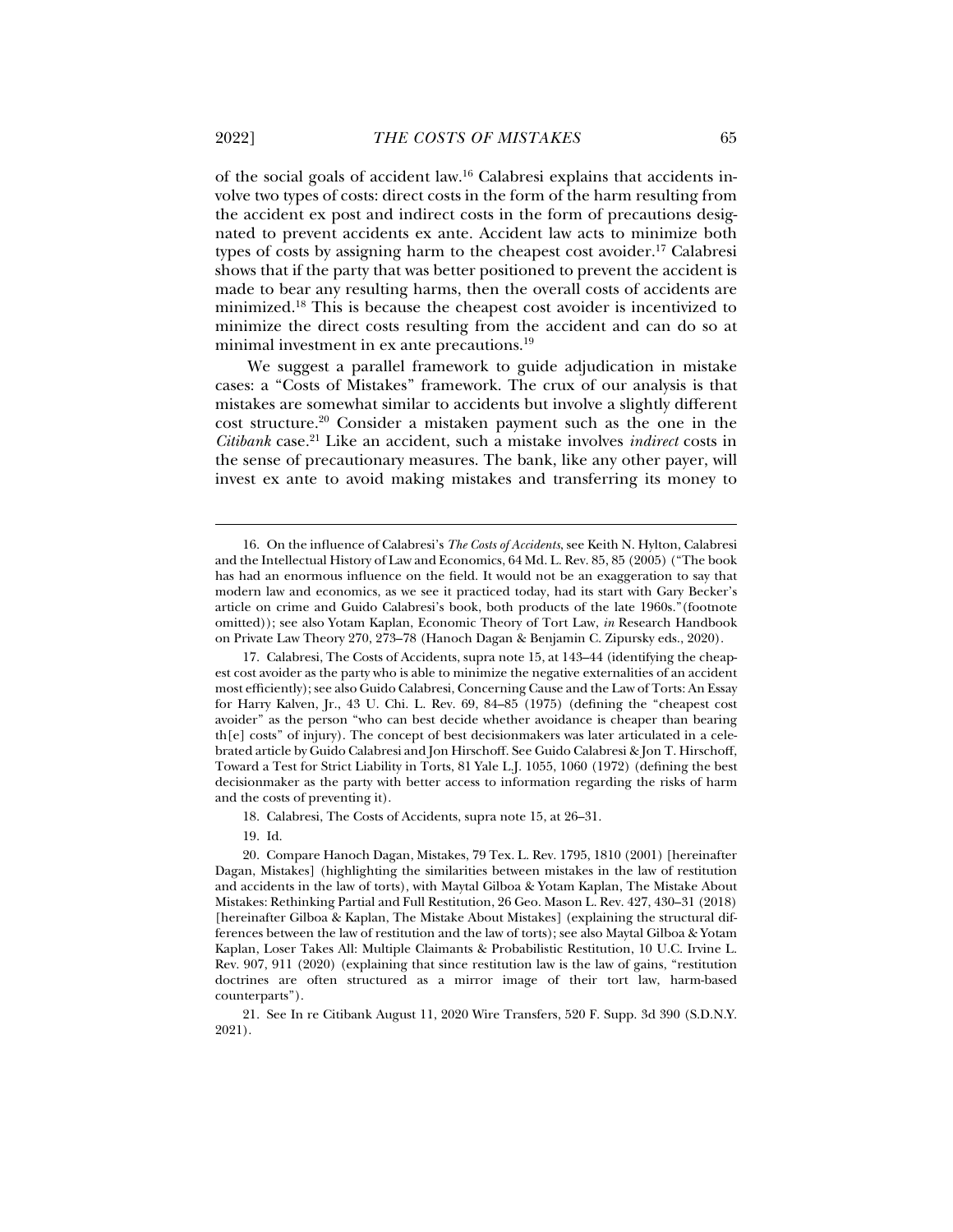strangers.22 Yet the mistake, unlike an accident, does not necessarily involve a *direct* cost or injury.23 That is, if a mistake occurred, the payer may indeed lose a sum of money, but this loss is offset by a parallel gain to the recipient. The mistake is therefore not harmful in the sense that it leads to no net reduction in the overall amount of resources. Of course, some mistakes can be harmful, and in this sense more closely resemble accidents, but mistakes are not necessarily harmful in the sense of causing direct costs. When mistakes cause no direct costs all the law should do is minimize the indirect costs of mistakes, that is, the costs of precautions designed to prevent them.

The suggested Costs of Mistakes framework offers normative guidelines for the adjudication of mistake cases. Thus, in the *Citibank* case, the bank can invest in ex ante precautions to prevent mistakes. But how are those investments affected by the availability of restitution in cases of mistake? Consider, first, the possibility that in case of a mistake, restitution is not available, and the recipient is allowed to retain the mistakenly transferred sum. Under such a regime, investment by the bank to prevent the mistake will be high, as the bank knows that this sum is irrevocably lost in case of a mistake. Second, consider the possibility that restitution is available following a mistake. In this case, the bank will reduce its investment in preventing mistakes, since it does not stand to lose much if a mistake occurs.

This analysis leads to a somewhat counterintuitive result. In the traditional framework of *The Costs of Accidents*, the goal is to find the party who caused the accident and make sure that that party bears the harm of the accident.24 This will minimize both direct and indirect costs. Conversely, when dealing with a mistake that causes no direct harm (such as a typical mistaken money payment), the goal should again be to find the party that caused the mistake, but this time protect that party rather than deter it from making the mistake. That is, to minimize costs, the law of restitution should make sure the mistake generates no costs for the party responsible for creating it. This will give the mistaken party less incentive to prevent the mistake ex ante, thereby minimizing the indirect costs of mistakes or the investments designed to prevent them.25 Since the mistake causes no

 <sup>22.</sup> See id. at 401 (describing Citibank's "six-eye" approval procedure of review and approval before a transaction was executed).

 <sup>23.</sup> This point is often neglected, as scholars ignore the difference between mistakes and accidents. See, e.g., J. Beatson & W. Bishop, Mistaken Payments in the Law of Restitution, 36 U. Toronto L.J. 149, 153 (1986) ("[A]nalytically the economics of precaution against mistakes is virtually identical to the economics of accident avoidance.").

 <sup>24.</sup> Calabresi, The Costs of Accidents, supra note 15, at 143–44.

 <sup>25.</sup> Gilboa & Kaplan, The Mistake About Mistakes, supra note 20, at 437 (showing that the availability of restitution for mistakes allows payers to lower investments in wasteful precautions). Other scholars have suggested a different rationale for the law of restitution, that of encouraging positive externalities. See Robert Cooter & Ariel Porat, Torts and Restitution: Legal Divergence and Economic Convergence, 92 S. Cal. L. Rev. 897, 900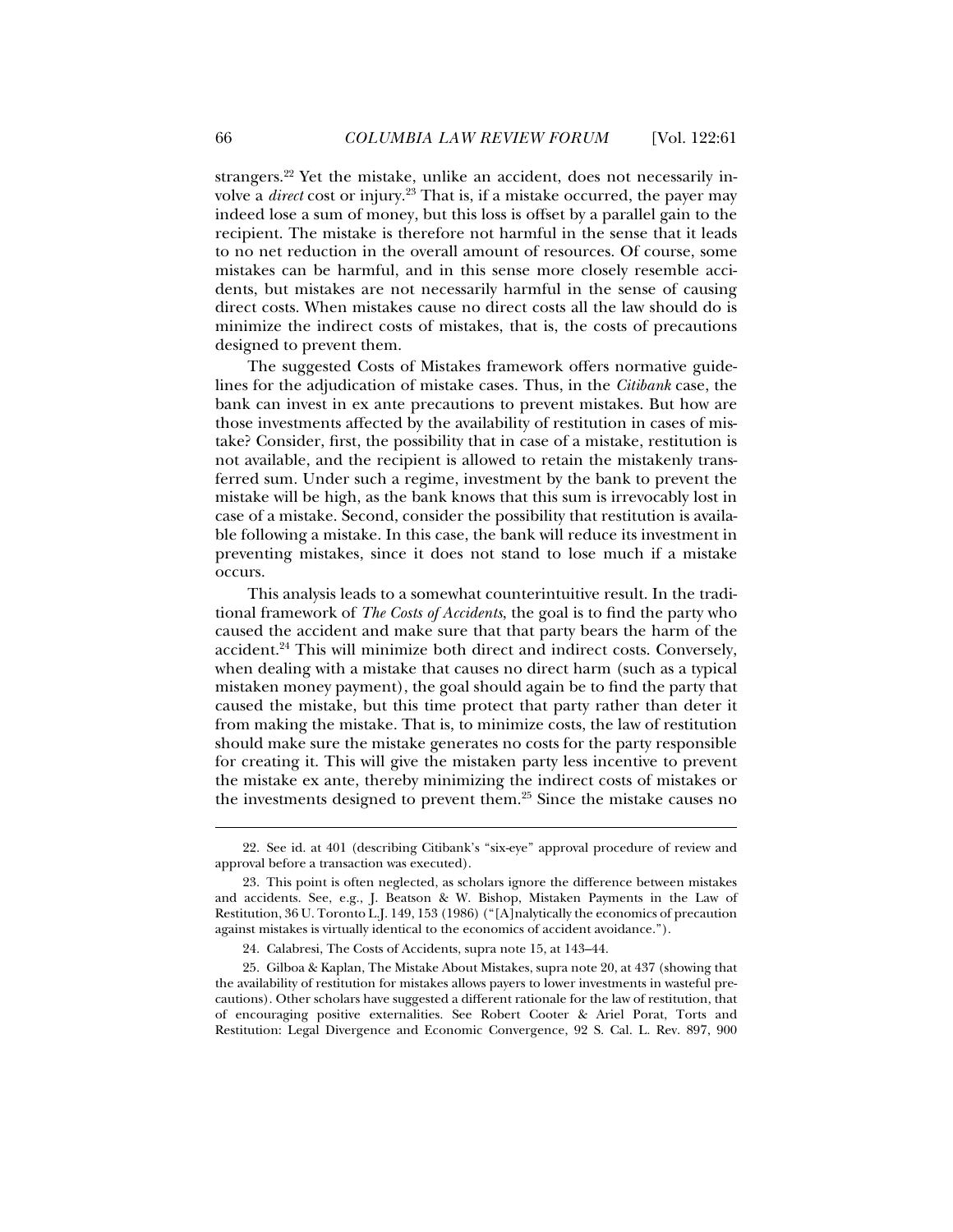direct harms, all the law should do is minimize the indirect costs of the mistake, by making sure the mistaken party has no reason to invest in preventing it.

For cases like *Citibank*, the upshot of our suggested analysis is that as long as the mistake is harmless, restitution should be available to protect the payer. Conversely, if mistakes are harmful, then restitution should be limited to incentivize the payer to optimally invest in precautions that prevent the mistake from occurring. This limited restitution helps minimize the overall social costs associated with mistakes. In what follows, we use this generally applicable framework to offer a more detailed analysis of the guidelines that should shape court decisions in cases like *Citibank* as well as other mistake cases.26

The Piece proceeds as follows. Part I explains the basic rationale for restitution, as outlined above. That is, it shows that when mistakes produce no direct harms, restitution should be allowed in order to minimize the payer's investment in precautions against mistakes. Part II adds another element to the analytical picture by considering the case in which mistakes do produce direct harms. In such cases, restitution should be denied or limited in order to incentivize the payer to invest in preventing harmful mistakes. Part III studies an intermediate case: mistakes that *might be harmful*. This Part analyzes the discharge for value doctrine as a proxy rule designed to help courts distinguish harmful and harmless mistakes. Based on this analysis, this Part also provides a critique of the *Citibank* decision and the manner in which the discharge for value doctrine was applied and argues that the *Citibank* case should have been decided differently and should be reversed on appeal. A short conclusion follows.

# I. RATIONALIZING RESTITUTION

This Part highlights the underlying rationale for restitution in cases of mistakes, using the mistaken payment scenario as a paradigmatic example.27 Cases of mistaken payments are a useful category for our framework,

<sup>(2019);</sup> Ariel Porat, Private Production of Public Goods: Liability for Unrequested Benefits, 108 Mich. L. Rev. 189, 191 (2009).

 <sup>26.</sup> Cases of mistakes include, inter alia, different types of unintended money transfers as well as mistaken improvements of chattels or land. See, e.g., Estate of Hatch ex rel. Ruzow v. NYCO Minerals Inc., 704 N.Y.S.2d 340, 341 (N.Y. App. Div. 2000) (mistaken payment); Somerville v. Jacobs, 170 S.E.2d 805, 813–14 (W. Va. 1969) (recognizing the contingent nature of restitution in cases of mistaken improvement); P.S. Davies, Making Mistakes, 24 Nat'l L. Sch. India Rev., 2012–2013, at 97, 98) ("The vast array of possible mistakes, and the very different contexts and consequences of such mistakes, have made it difficult for the courts to establish clear guidelines about what the effect, if any, of a mistake should be."); Saul Levmore, Explaining Restitution, 71 Va. L. Rev. 65, 82–120 (1985) (exploring a variety of claims for restitution).

 <sup>27.</sup> See Peter Birks, Unjust Enrichment 3 (2d ed. 2005).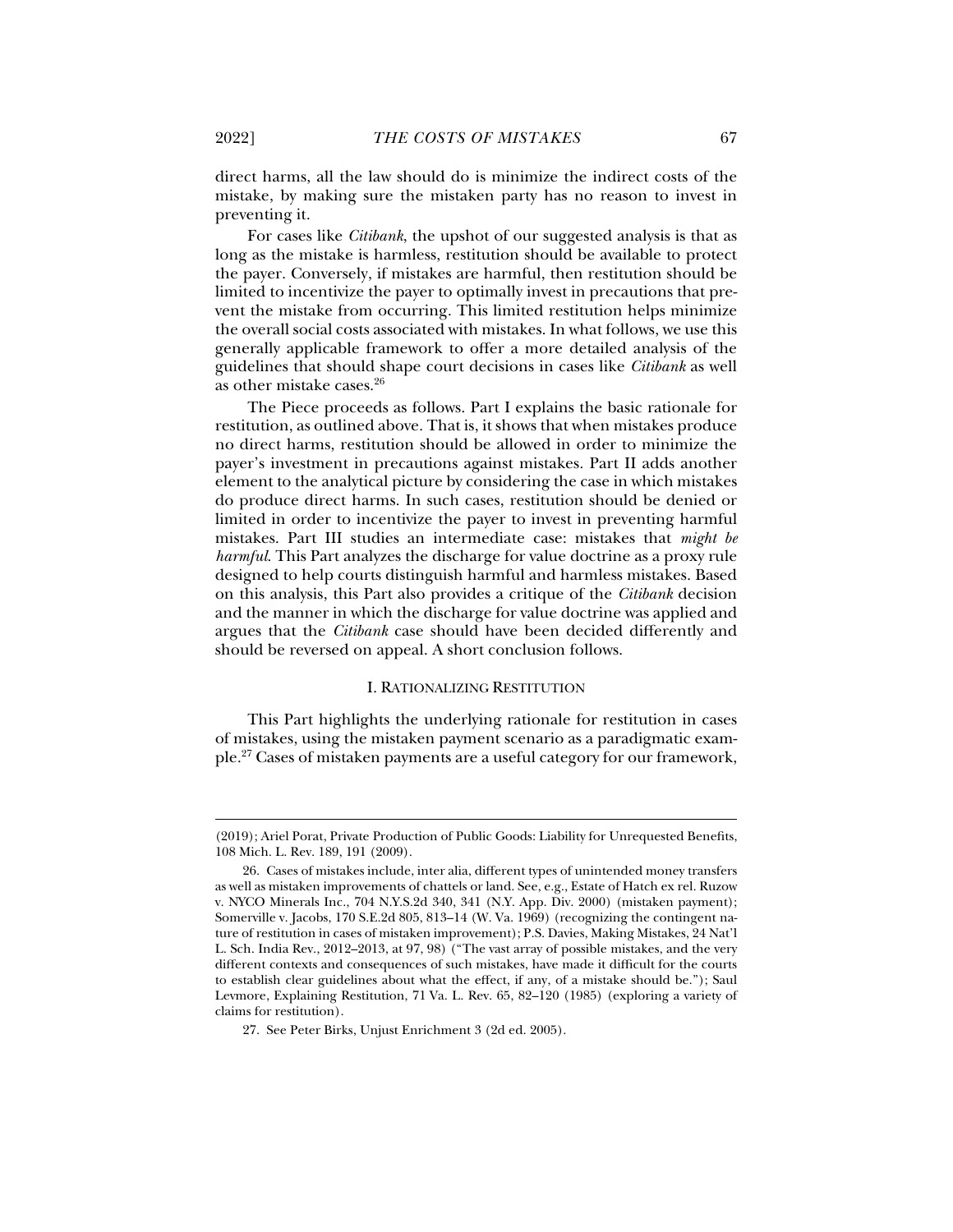as they are considered the core case of the law of restitution.28 Such cases are common,<sup>29</sup> regularly arrive at court,<sup>30</sup> and their resolution involves significant social costs.<sup>31</sup> We first describe the basic features of the doctrine,<sup>32</sup> and then move on to explain its underlying rationales by analyzing the effects of the doctrine on the parties' incentives using a stylized example.<sup>33</sup> We then generalize from this example to offer a general framework justifying restitution in cases of mistake.<sup>34</sup>

# A. *The Doctrine in Detail*

In mistaken payment cases, a payer unintentionally transfers money to an unintended recipient.<sup>35</sup> The general rule in such cases is that, subject to some defenses,<sup>36</sup> the mistaken payer holds a claim in restitution against the recipient of the payment, $37$  who is typically considered to be unjustly enriched<sup>38</sup> at the payer's expense.<sup>39</sup> In such cases, the recipient must make

 30. See Davies, supra note 26, at 98 ("Given the frequency with which mistakes occur, it is unsurprising to find the courts regularly grappling with cases involving mistakes.").

- 31. Gilboa & Kaplan, The Mistake About Mistakes, supra note 20, at 430.
- 32. See infra section I.A.
- 33. See infra section I.B.
- 34. See infra section I.C.

 35. Mistaken payments may occur for different reasons, such as clerical errors, see, e.g., Gen. Elec. Cap. Corp. v. Cent. Bank, 49 F.3d 280, 281–83 (7th Cir. 1995) (involving a mistaken payment due to the erroneous omission of an account number from a payment order); Credit Lyonnais N.Y. Branch v. Koval, 745 So. 2d 837, 839–41 (Miss. 1999) (detailing examples of misunderstanding of payment orders); Banque Worms v. BankAmerica Int'l, 570 N.E.2d 189, 191–92 (N.Y. 1991) (detailing examples of mistaken interpretation of the legal validity of a debt); Estate of Hatch ex rel. Ruzow v. NYCO Minerals Inc., 704 N.Y.S.2d 340, 341 (N.Y. App. Div. 2000) (detailing example of mistaken royalty payments).

 36. The change of position doctrine is a central defense in such cases. This doctrine is used to limit restitution when the recipient of a mistaken payment relied on the mistake in good faith, so that returning the paid sums to the payer would cause a loss to the recipient. Restatement (Third) of Restitution and Unjust Enrichment § 65 cmts. a, d (Am. L. Inst. 2011). See infra Part II for an elaboration on the change of position doctrine.

 37. Id. § 6 ("Payment by mistake gives the payor a claim in restitution against the recipient to the extent payment was not due.").

 38. Id. § 6 cmt. a ("Mistaken payment of money not due presents one of the core cases of restitution, whether liability is explained by reference to the transferee's unjustified enrichment or to the transferor's unintended dispossession.").

 39. Id. § 57 cmt. h, illus. 26 (explaining the element "at the expense" by noting the existence of a causal link between a claimant's mistake and the defendant's enrichment).

 <sup>28.</sup> Id.; Hanoch Dagan, The Law and Ethics of Restitution 19 (2004) [hereinafter Dagan, Law and Ethics of Restitution].

 <sup>29.</sup> See Andrew Burrows, Restitution of Mistaken Enrichments, 92 B.U. L. Rev. 767, 767 (2012) [hereinafter Burrows, Restitution of Mistaken Enrichments] ("The restitution of a mistaken payment is generally regarded as the paradigm example of the restitution of an unjust enrichment. The central issues are clear cut, the case law is voluminous, and mistaken payments are commonplace in everyday life.").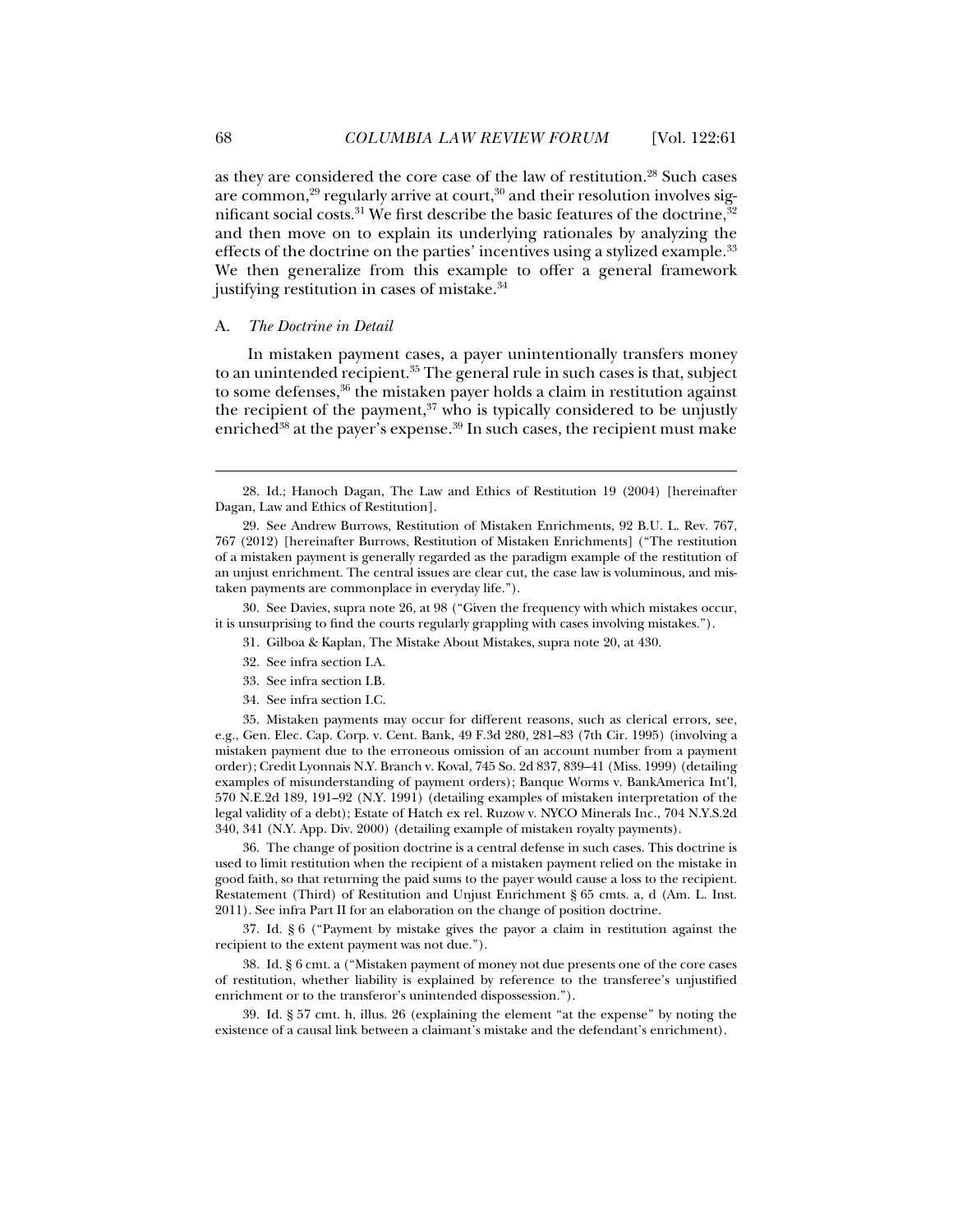restitution of the mistakenly transferred sum despite the fact that the recipient is the passive party and did nothing to invite this obligation. $40$ Recipients, the defendants in such cases, are typically innocent parties: They committed no tort, $41$  and there is no contract between them and the mistaken payer, $42$  seeing as the payment is a unilateral legal action, $43$  not a contract.44

Part I focuses on cases of *harmless* mistakes, or, in the language of Costs of Mistakes analysis, mistakes that do not lead to direct costs. As we show, in such cases, the law allows for restitution, and the benefit that was unintentionally transferred to the recipient is returned to the mistaken transferor. This demonstration provides the first element of our normative framework, explaining the basic rationale motivating the rule of restitution for mistakes. Part II discusses cases of *harmful* mistakes to demonstrate the rationale for limiting restitution.45

# B. *Analyzing Incentives*

To explain the basic logic that guides the rule of restitution for mistakes, consider the following stylized example, illustrating a simple mistaken payment case.

Example 1: Bank A intends to transfer a sum of \$100,000,000 to Bank B. However, due to a clerical error, Bank A mistakenly transfers the money to Bank C instead. Bank C and Bank A had no prior engagement, and Bank A immediately notifies Bank C of the mistake. Bank A makes numerous transfers daily, so eliminating mistakes is costly; for simplicity, assume Bank A could have prevented the mistake by investing an additional \$1,000 in ex ante precautions. These precautions might involve, for example, the employment of additional clerks to review each transfer, or the purchase of more sophisticated software to identify and prevent mistakes.

 $\ddot{ }$ 

 <sup>40.</sup> Hanoch Dagan, Unjust Enrichment: A Study of Private Law and Public Values 4 (1997) (explaining the origins of liability in the law of restitution when the defendant is a passive and innocent party and recognizing such cases as a central category within the law of restitution).

 <sup>41.</sup> Lionel D. Smith, The Province of the Law of Restitution, 71 Canadian Bar Rev. 672, 674 (1992) ("[The defendant] ha[s] done nothing wrong ... . Nor is there any need to prove the breach of any duty imposed by the legal system."); Robert Stevens, The Unjust Enrichment Disaster, 134 Law Q. Rev. 574, 577 (2018) ("[T]here is no contractual entitlement to repayment; nor has the defendant committed any wrong.").

 <sup>42.</sup> Smith, supra note 41, at 675.

 <sup>43.</sup> Id.

 <sup>44.</sup> Id.

 <sup>45.</sup> The change of position doctrine is the primary defense used in such cases. See infra Part II.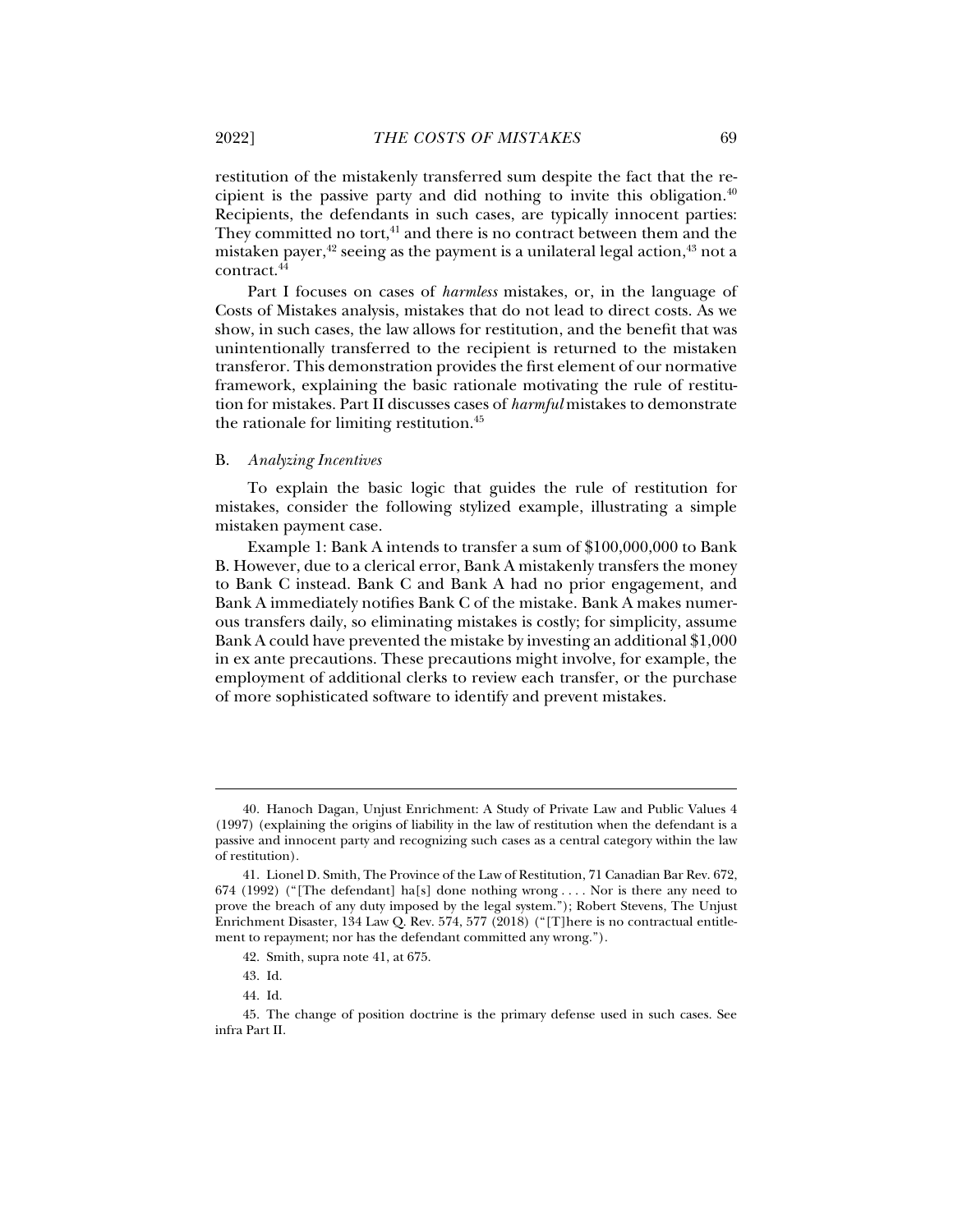Example 1 illustrates an important point: preventing mistakes ex ante is possible but costly.46 The reason preventing mistakes is costly is that the payer cannot know in advance what type of mistake will occur and in which particular payment. Considering the frequency of money transfers, payers have to invest heavily to prevent mistakes in each and every transfer they make.47 Thus, even if the price of preventing a mistake *per transfer* is low, the aggregate cost of preventing all mistakes can be high, as the cost of precautions for each individual transfer is multiplied by the (very large) number of transfers executed.48 Naturally, payers have a strong incentive to avoid mistakes, as they risk losing significant sums if mistakes occur.<sup>49</sup> But compared to the high costs of detecting and preventing mistakes ex ante, the cost of correcting mistakes after they are discovered can be trivial.50 The reason for this is that the cost of reversing mistakes does not have to be borne for every transfer made, but only in those very rare cases in which a mistake actually took place. Thus, the cost of correcting a mistake, once discovered, will typically amount only to the minor cost of making another transfer to reverse the mistaken one.

Considering the costliness of preventing mistakes, should Bank A be entitled to restitution of the mistakenly transferred sum of \$100,000,000? In answering this question, we focus on the practical implications of this decision. That is, if restitution is allowed or denied, how will this affect the behavior of the parties in Example 1 and the ex ante incentives of Bank A to invest in costly precautions? We argue that the decision regarding the

 48. This observation is comparable to the advantage of litigation over regulation described by Professor Steven Shavell. Steven Shavell, A Fundamental Enforcement Cost Advantage of the Negligence Rule Over Regulation, 42 J. Legal Stud. 275, 275–76 (2013).

 49. Payers have a strong incentive to prevent mistaken payments since, even under a rule of full restitution, they stand to lose transferred money if, for example, the mistake is not detected, the recipient is never located, or the recipient is judgment proof. See Gilboa & Kaplan, The Mistake About Mistakes, supra note 20, at 430–31; Andrew Kull, Defenses to Restitution: The Bona Fide Creditor, 81 B.U. L. Rev. 919, 926 (2001) [hereinafter Kull, Defenses to Restitution]; see also Dhammika Dharmapala & Nuno Garoupa, The Law of Restitution for Mistaken Payments: An Economic Analysis (Univ. Chi. Coase-Sandor Inst. L. & Econ., Working Paper No. 931, 2021), https://ssrn.com/abstract=3902607 [https:// perma.cc/C3P4-2NH2] (modeling restitution for mistaken payments based on an assumption of perfect enforcement).

 50. Gilboa & Kaplan, The Mistake About Mistakes, supra note 20, at 437 (showing that even if preventing unintended transfers is cheaper per transfer than reversing unintended transfers using the litigation system, the cost of ex ante precautions is borne for every transfer, while the cost of litigation is probabilistic, thus borne only for those rare transfers where a mistake occurred).

 <sup>46.</sup> Maytal Gilboa & Yotam Kaplan, The Other Hand Formula, 26 Lewis & Clark L. Rev. (forthcoming 2022) (manuscript at 8) (on file with the *Columbia Law Review*).

 <sup>47.</sup> Burrows, Restitution of Mistaken Enrichments, supra note 29, at 767. Large transfers are typically monitored with added precautions. See, e.g., In re Citibank August 11, 2020 Wire Transfers, 520 F. Supp. 3d 390, 401–03 (S.D.N.Y. 2021). Yet, as demonstrated by the *Citibank* case, even the most highly monitored money transactions are not error-proof. Id. at 404–05.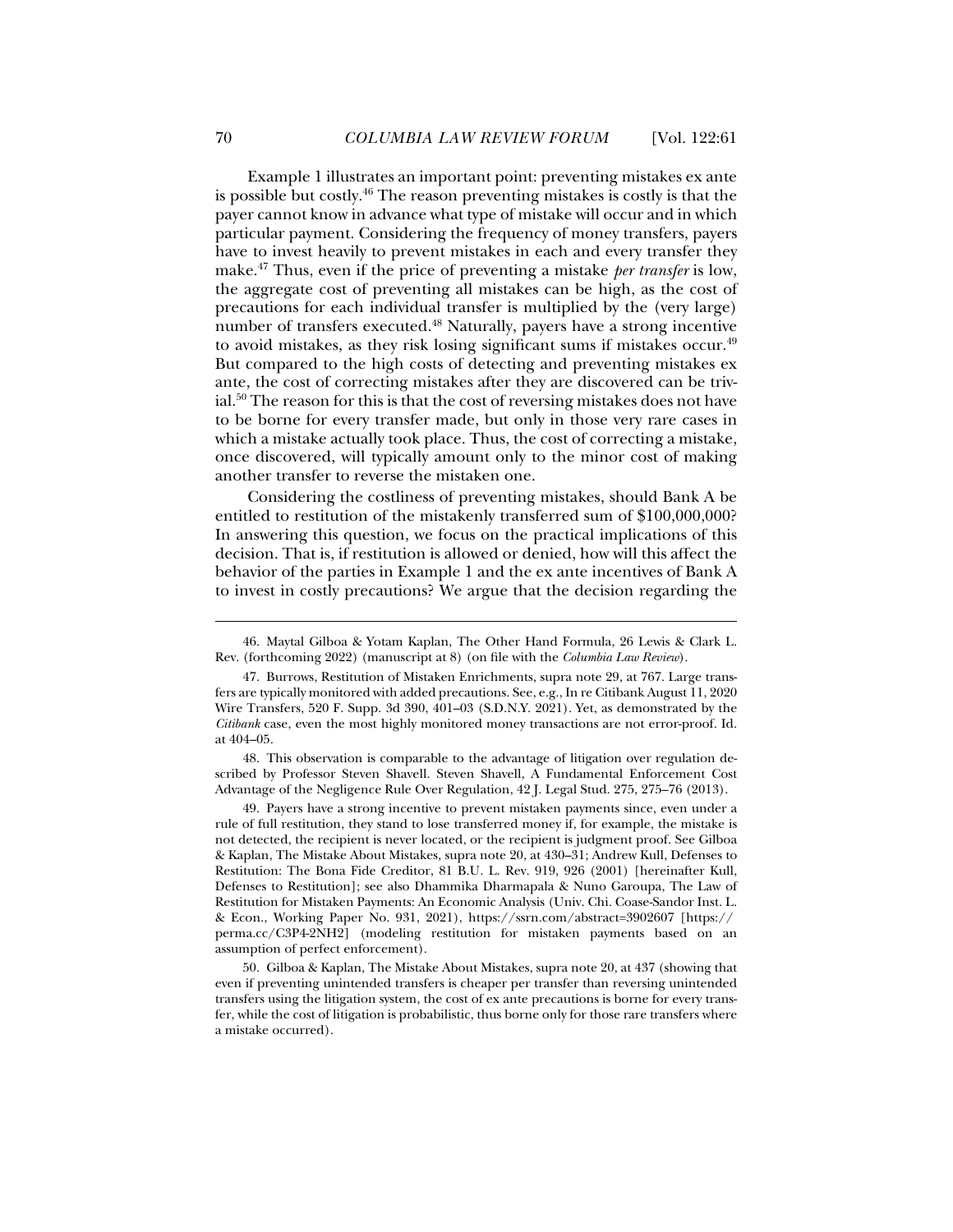availability (or unavailability) of restitution should be made in reference to the goal of lowering the overall costs of the payment system and, in particular, the overall costs of mistakes.

Consider therefore the ex ante incentive of Bank A before the mistake occurred, under both relevant legal regimes: a regime of full restitution and a regime of no restitution.<sup>51</sup> First, under a regime that does not allow for restitution in case of mistakes, the mistake will cost Bank A \$100,000,000 ex post, as the bank will lose that sum if a mistake occurs. This means that Bank A will want to invest \$1,000 and prevent the mistake ex ante. Intuitively, this may seem like a desirable outcome, as, after all, the bank can invest in precautions to prevent the mistake. Yet, in fact, such an investment is socially wasteful and undesirable since the mistake in Example 1 is harmless. $52$ 

To explain the notion of harmless mistakes, we distinguish between two types of costs in cases of mistakes: direct costs and indirect costs. In Example 1, the mistake resulted in no direct cost as it generated no net harm: Bank A indeed lost the sum of \$100,000,000, but this loss is offset by Bank C's gain of the same amount. The mistake caused no direct harm as nothing was destroyed, and there was no reduction in overall social welfare following the mistake. Yet, if restitution is unavailable and Bank A invests  $$1,000$  in preventing the mistake (to avoid losing the sum of  $$100,000,000$ ), this constitutes a real indirect cost. It is an indirect cost as it is not a harm that follows the mistake; and yet, it is a very real cost, as it constitutes a reduction in overall social resources. Thus, if restitution is unavailable, the overall cost of the mistake is \$1,000.

Conversely, if restitution is available, the mistake is not only socially harmless but also privately harmless for Bank A. The reason for this, of course, is that under a regime allowing restitution, Bank A knows it is entitled to receive the money back in case of mistake. Therefore, as the mistake causes it no harm, Bank A will not invest \$1,000 in preventing it. If the mistake occurs, it will be reversed at some trivial cost, and the overall social cost will be close to zero. This is an improvement compared to the overall cost of \$1,000 under a regime that denies restitution. This simple illustration therefore explains the basic rationale for the prevailing rule allowing restitution in cases of mistakes: When mistakes are harmless and generate no direct costs, restitution is beneficial in lowering the indirect costs of mistakes (the investments designed to prevent mistakes).53

 <sup>51.</sup> Id.

 <sup>52.</sup> The only loss the mistake in Example 1 generates is the cost of reversing the transfer. As explained below, this cost can be assumed to be trivial. See infra notes 90–91 and accompanying text.

 <sup>53.</sup> See supra notes 35–37 and accompanying text.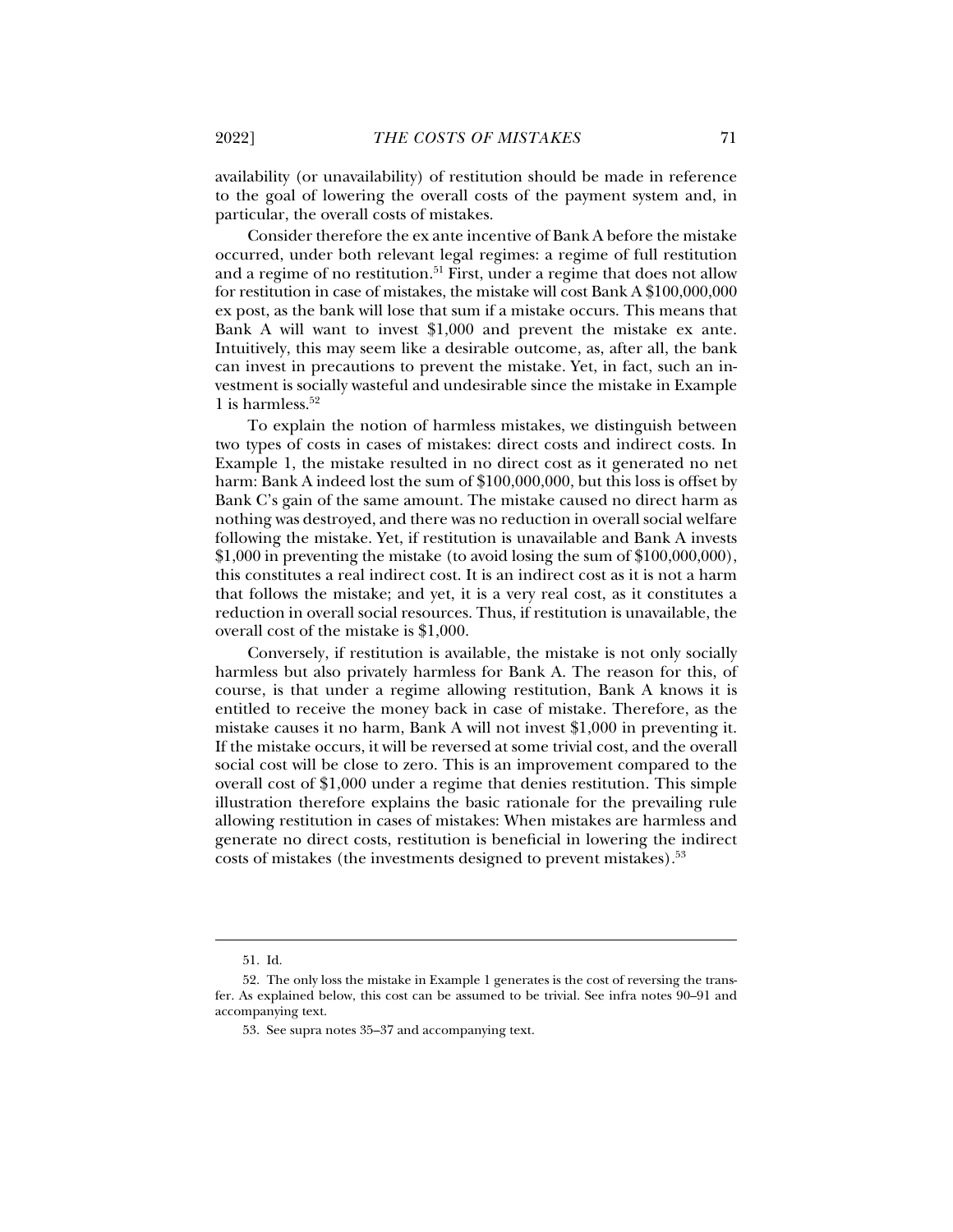#### C. *Harmless Mistakes*

As the analysis of Example 1 shows, full restitution for mistakes is preferable to no restitution, at least in simple cases.<sup>54</sup> This outcome is somewhat counterintuitive. Intuitively, one might think that the law should act to incentivize Bank A to invest in preventing the mistake ex ante. Such an intuition fits with our habitual thinking regarding accidents and tort doctrine.55 After all, in the familiar Costs of Accidents framework, we are used to assigning harms to those who caused the accident.<sup>56</sup> Yet mistakes are different from accidents and, as can be seen from Example 1, do not necessarily result in direct costs. In such cases, the goal of the legal regime should only be to minimize the indirect costs of mistake or, in other words, lower the investment in precautions designed to prevent mistakes.

This analysis explains existing doctrine and reveals the policy considerations shaping the law of mistakes. Thus, according to prevailing law, in the circumstances of Example 1, Bank A should be granted full restitution of the \$100,000,000 it mistakenly transferred to Bank C.<sup>57</sup> Subject to some exceptions, on which we elaborate below,<sup>58</sup> this outcome represents the law in all jurisdictions.<sup>59</sup> As we explain, it also makes pragmatic sense.

More generally, this outcome helps to establish our proposed analytical framework for analyzing mistake cases, under the headline of Costs of Mistakes. Thus, costs of accidents include both direct and indirect costs, and the law should minimize both by assigning the harms of accidents to those who caused them. Conversely, costs of mistakes include indirect costs and may not include direct costs depending on the mistake. When a mistake causes no direct harm, the law should minimize its indirect costs by assigning any harms *away* from the party that caused the mistake.

The comparison between the Costs of Accidents and Costs of Mistakes frameworks can also be explained in terms of deterrence versus protection. When a mistake is harmful (i.e., equivalent to an accident), the law seeks to burden whoever caused the mistake or was able to prevent it, in order to create deterrence. Thus, under the familiar framework of the "cheapest cost avoider," the party most able to prevent the accident must

57. Restatement (Third) of Restitution and Unjust Enrichment § 6 (Am. L. Inst. 2011).

 $\ddot{ }$ 

 <sup>54.</sup> For a model supporting this conclusion, see Gilboa & Kaplan, The Mistake About Mistakes, supra note 20, at 447.

 <sup>55.</sup> Beatson & Bishop, supra note 23, at 153.

 <sup>56.</sup> Calabresi, The Costs of Accidents, supra note 15, at 31–36.

 <sup>58.</sup> See infra Part II.

 <sup>59.</sup> See Farnsworth, supra note 9, at 3–4 (explaining that the law of restitution does not rely on precise definitions of intent). But see Restatement (Third) of Restitution and Unjust Enrichment § 65 (holding that there is an equitable exception to full restitution if receipt of a benefit has led the recipient to change their position in a manner that would make full restitution detrimental).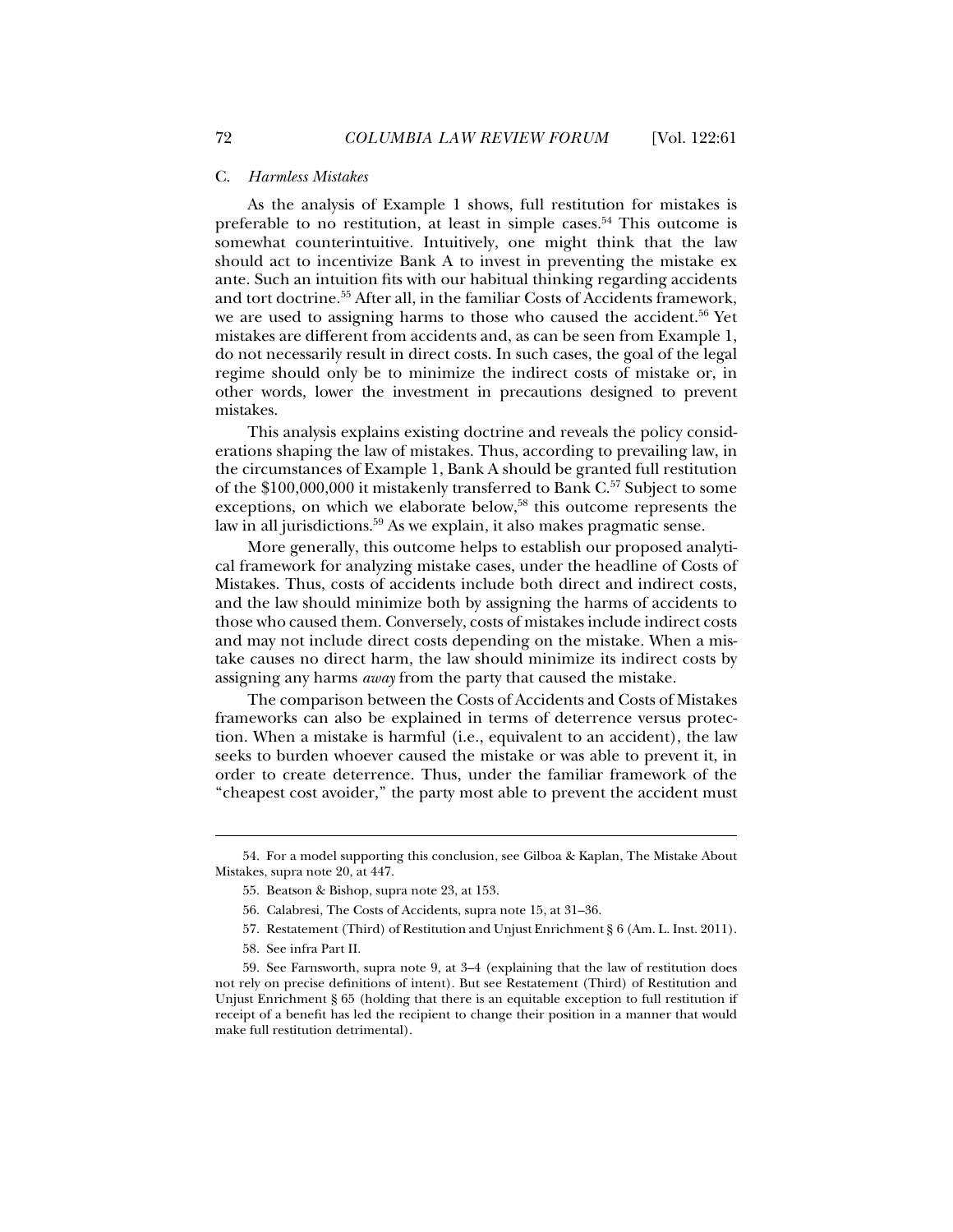be made to bear all resulting losses.60 This will deter them—that is, incentivize them—to invest in preventing the accident (or the harmful mistake). Conversely, when the mistake is generating no direct costs, there is no need for deterrence. On the contrary, it would be useful to *protect* the party who caused the mistake, so that this party will not wastefully invest in protecting themselves (by attempting to prevent the socially neutral mistake). This is an important end because, in the absence of restitution, the party who made the mistake has ample incentive to invest in preventing the mistake ex ante, even if the mistake is socially harmless. The reason for this, of course, is that the mistake can be socially costless but privately costly for the mistaken party.<sup>61</sup>

## II. LIMITING RESTITUTION

The analysis in Part I explains the rationale for granting restitution for mistakes. In Part II, we complete our proposed analytical framework by explaining the rationale for *limiting* restitution. We show that when mistakes are harmful, restitution to the party who caused the mistake ought to be limited in order to incentivize this party to prevent the mistake and the direct costs that it entails.

#### A. *The Doctrine in Detail*

j

In this section, we illustrate the notion of harmful mistakes by adding the possibility of detrimental reliance to the basic mistaken payment scenario. Thus, mistaken money transfers can be socially harmful when the recipient relies on the payment to their detriment<sup>62</sup> in good faith.<sup>63</sup> In

 <sup>60.</sup> Calabresi, The Costs of Accidents, supra note 15, at 143–44.

 <sup>61.</sup> See Gilboa & Kaplan, The Mistake About Mistakes, supra note 20, at 431 ("Mistakenly transferring a sum of money to another is harmful to *you*, but it is not *socially* harmful. The reason for this is that your mistake benefited the recipient, so that any harm to you is (at least partly) offset by a gain by the recipient.").

 <sup>62.</sup> A change of position is considered detrimental only if reversing the unintended transfer entails significant and unavoidable losses for the recipient. See, e.g., First Nat'l City Bank v. McManus, 223 S.E.2d 554, 558–59 (N.C. Ct. App. 1976).

 <sup>63.</sup> Detrimental reliance is considered the harm resulting from mistaken transfers. See Dagan, Law and Ethics of Restitution, supra note 28, at 47–49 (arguing that it is only the detrimental change of position of a recipient who relied on a mistakenly conferred benefit that constitutes actual harm and should reduce the mistaken party's restitutionary award); Dagan, Mistakes, supra note 20, at 1806 ("[F]ollowing the conventional wisdom, this Article also uses the recipient's reliance as the measure for the harm the recipient may potentially incur from an award of restitution to the mistaken party.").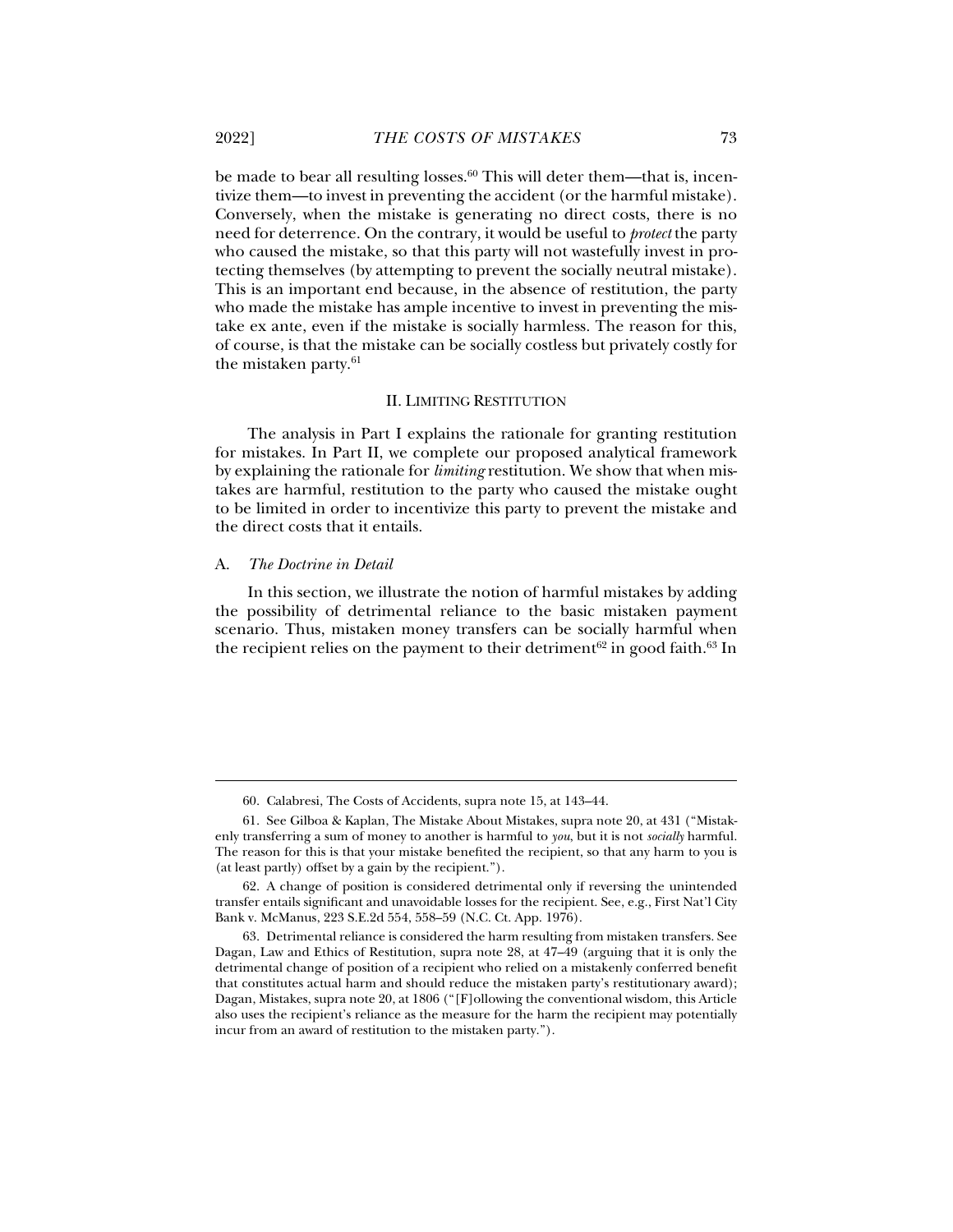such cases, the law states that the recipient "changed their position,"64 and restitution is usually limited or, in some cases, denied outright.<sup>65</sup>

As we explain below, the change of position doctrine makes pragmatic sense, and fits our proposed Costs of Mistakes analysis. The change of position doctrine represents settled law in virtually all jurisdictions.<sup>66</sup> Although the manners by which restitution is limited and the precise measures of recovery do vary between jurisdictions, the general principle of the defense is universally applied.67 This fact will prove significant as we turn to discuss the *Citibank* decision and the more controversial discharge for value doctrine in Part III.

## B. *Analyzing Incentives*

To demonstrate the operation and rationale of the change of position doctrine, consider the example below:

Example 2: A bank transfers \$2,000 by mistake to Emma, an unintended recipient. Emma, believing the sum is a present from her aunt Jill, uses it to buy a new laptop computer. By the time Emma learns of the mistake, she cannot return the computer and can only sell it used for \$1,500. For simplicity, assume that the bank makes similar mistakes, on average, once every 100 transfers (i.e., in 1% of the cases). The bank can invest in preventing mistakes; in particular, the bank can invest \$1 per

 65. Restatement (Third) of Restitution and Unjust Enrichment § 65 cmts. a, d (Am. L. Inst. 2011) ("If receipt of a benefit has led a recipient without notice to change position in such manner that an obligation to make restitution of the original benefit would be inequitable to the recipient, the recipient's liability in restitution is to that extent reduced.").

 <sup>64.</sup> The change of position doctrine is widely applied in common law jurisdictions. In England, the House of Lords embraced the doctrine in the seminal case Lipkin Gorman v. Karpnale Ltd. [1991] 2 AC 548 (HL) 560, 579–80 (appeal taken from Eng.) ("The principle is widely recognised throughout the common law world. . . . The time for its recognition in this country is, in my opinion, long overdue."). In Canada, the doctrine was first accepted in Rural Mun. of Storthoaks v. Mobil Oil Can., Ltd., [1976] 2 S.C.R. 147 (Can.) (affirming that "it should be open to the Municipality to seek to avoid the obligation to repay the moneys it received if it can be established that it had materially changed its circumstances as a result of the receipt of the money"). For a review of the change of position doctrine in England, see generally Andrew Burrows, Change of Position: The View From England, 36 Loy. L.A. L. Rev. 803 (2003) [hereinafter Burrows, Change of Position].

 <sup>66.</sup> Dagan, Mistakes, supra note 20, at 1814–15.

 <sup>67.</sup> Restatement (Third) of Restitution and Unjust Enrichment § 51 cmt. a; Beatson & Bishop, supra note 23, at 154–55; Dagan, Mistakes, supra note 20, at 1814–15. While scholars are in agreement that restitution should be limited, they support different rules in order to optimally incentivize both the payer and the recipient. Such rules differ in the cost of their application and in their ability to achieve optimal results under different factual assumptions regarding the information parties have and the possibility of error in adjudication. For example, Professor Hanoch Dagan considers the rule of comparative fault to be superior, see Dagan, Mistakes, supra note 20, at 1814–15, 1817, while Professor Peter Huber is of the opinion that the rule of contributory fault is generally superior, see Peter K. Huber, Mistaken Transfers and Profitable Infringement on Property Rights: An Economic Analysis, 49 La. L. Rev. 71, 86–87 (1988).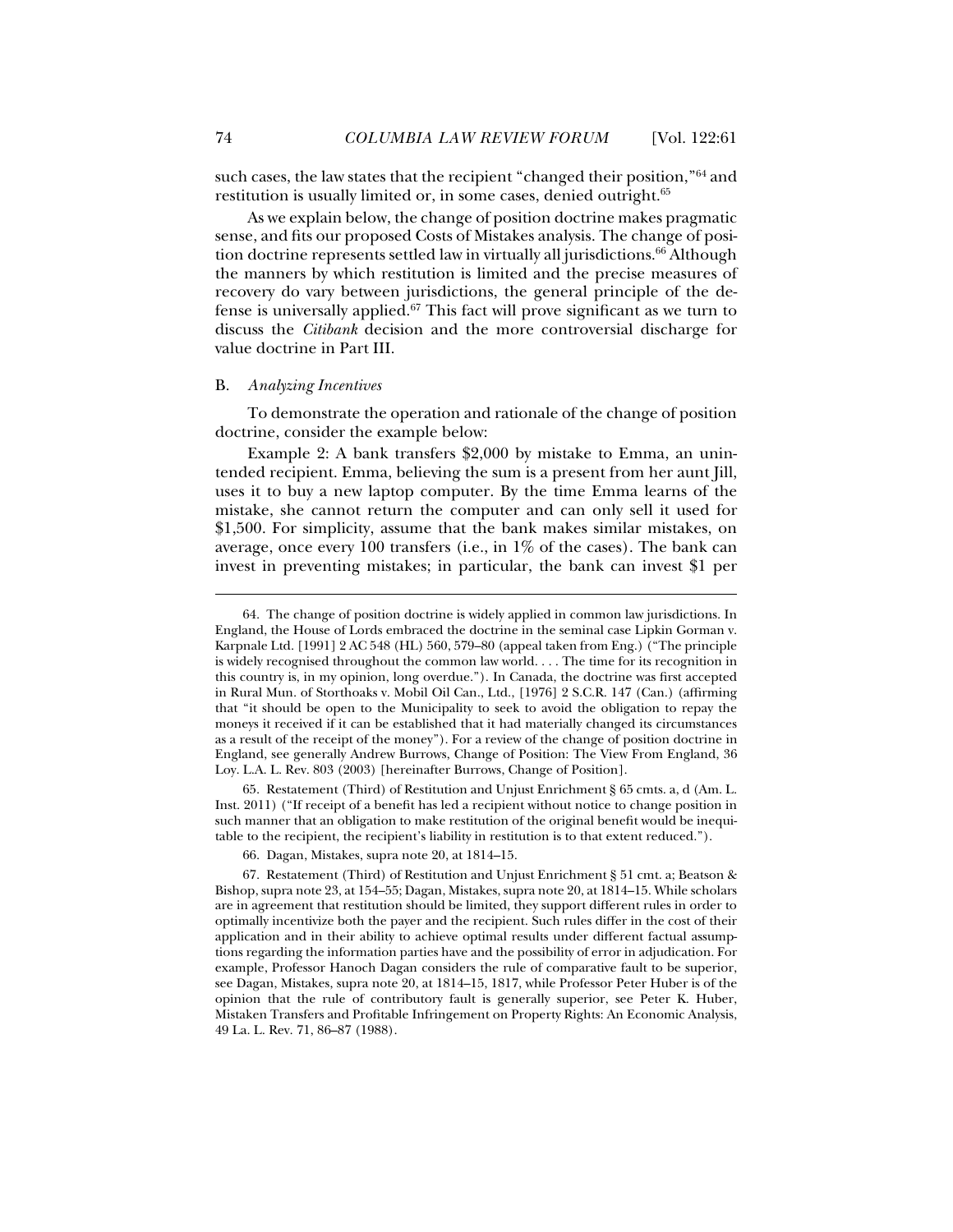transfer in order to reduce the likelihood of mistakes by half (regular precautions), or it can invest \$6 per transfer to eliminate mistakes completely (high precautions).

Example 2 reflects several assumptions. First, the marginal cost of preventing mistakes rises with the level of protection. That is, the bank can invest moderately to reduce the likelihood of mistakes, but eliminating them completely is very expensive. This reflects the idea that mistakes, at some level, are nearly unavoidable. There is always a chance something will go wrong. Second, it is assumed Emma changed her position in reliance on the payment, meaning she would not have bought the computer otherwise.68

To evaluate the appropriate legal response under the circumstances of Example 2, consider the ex ante incentives of the bank under three different restitutionary regimes: *no* restitution, *full* restitution, and *partial* restitution. First, under a regime of no restitution, if the bank makes a mistake, it loses the entire transferred sum. This means that, ex ante, the mistake involves a prospective cost of \$20 per transfer for the bank (1% chance of losing the full sum of \$2,000). If the bank invests only in regular precautions, the cost for the bank would be \$11 per transfer (reflecting \$1 investment in precautions and the resulting 0.5% chance of losing \$2,000). The total prospective cost is greater than \$6 per transfer. Therefore, the bank will choose to invest in high precautions to eliminate mistakes completely, even though this is a socially inefficient choice. This will set the overall cost of the mistake (the harm caused by the mistake and the cost of precautions) at \$6 per transfer.

Conversely, under a regime of full restitution, the bank will invest nothing in preventing the mistake, as it is entitled to fully recover for its mistake. Yet, in case of a mistake, Emma will suffer a loss of \$500. She will have to return \$2,000 to the bank but can only sell the laptop for \$1,500, meaning she will have to spend \$500 of her own money. In other words, the mistake produces a direct cost, by the fact that it made Emma rely on the payment to her detriment and caused her to make a purchase she would not have made otherwise, had she known her true wealth. This sets the expected cost of a mistake under a regime of full restitution at \$5 per transfer (1% chance of the mistake occurring and thereby resulting in a harm of \$500 to Emma).

Finally, under a regime of partial restitution, namely under the change of position doctrine, the recipient's liability is reduced to reflect the losses it suffered in relying on the mistaken payment.<sup>69</sup> Under this rule, Emma will have to make restitution to the bank but only of the sum of

 <sup>68.</sup> Restatement (Third) of Restitution and Unjust Enrichment § 57 (explaining the causation requirement in this context).

 <sup>69.</sup> Id. § 65 (stating that the recipient's liability is reduced to the extent of their change of position in reliance on the payer's mistake).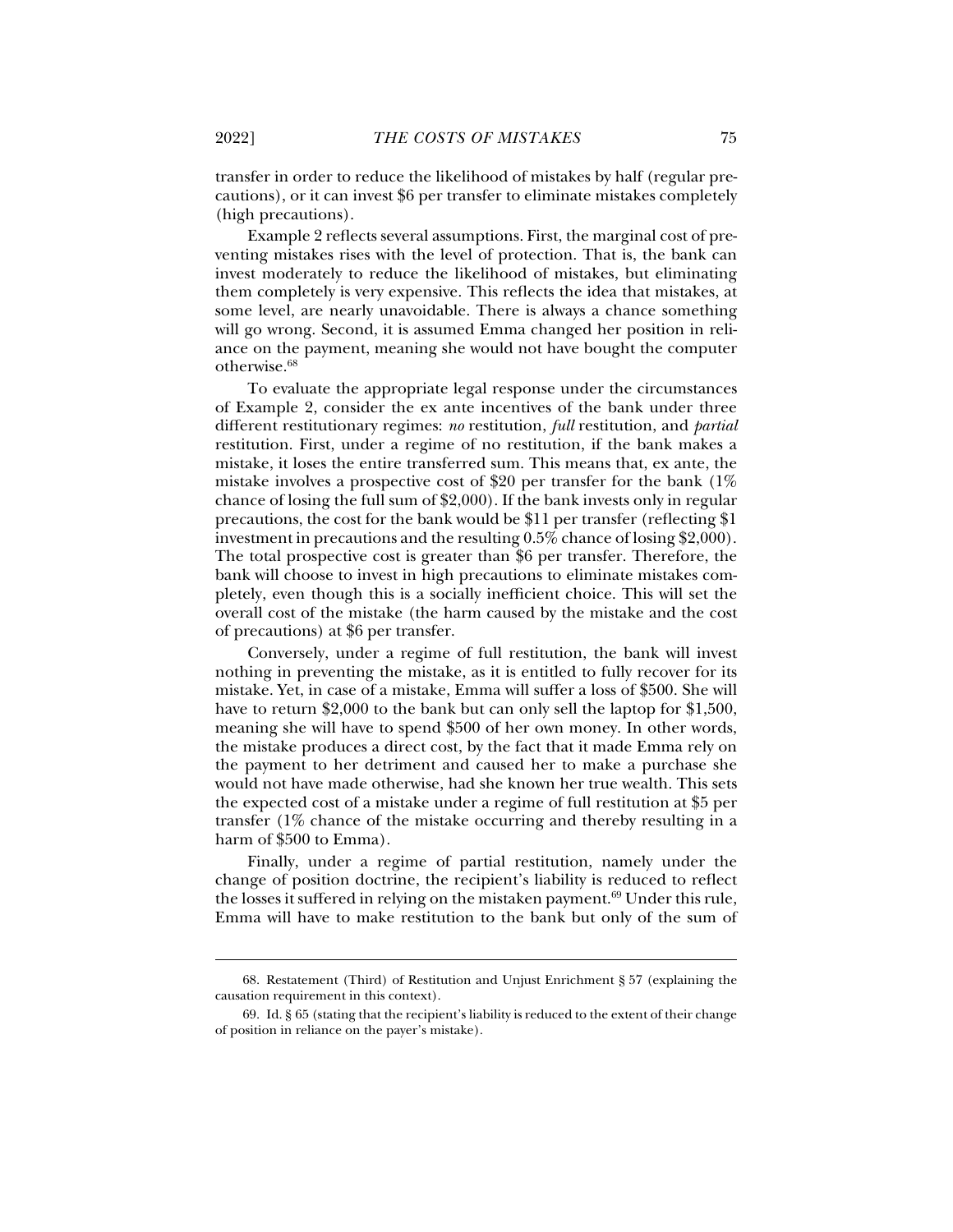\$1,500, which is the value still held by her of the original payment she received.70 In this case, Emma is not harmed. She is not left worse off but arrives at the same position she was in before the mistake: She simply gives up the laptop and does not need to add any of her own money to make restitution to the bank. At the same time, the mistake costs the bank a sum of \$500, as it paid \$2,000 to Emma and only received \$1,500 in restitution. Ex ante, the mistake therefore costs the bank  $$5$  per transfer (1% chance of losing \$500). This means the bank will not invest \$6 per transfer in preventing mistakes completely, as this cost is higher than the cost reflecting the risk of actually suffering the mistake. The bank will, however, invest \$1 per transfer in regular precautions to lower the chance of mistakes. This option is preferable for the bank, as it entails a cost of \$3.5 per transfer for the bank, instead of \$5 per transfer. This will also be the overall social cost of the mistake: \$1 in precautions per transfer, plus a 0.5% chance per transfer of a loss of \$500.

The analysis of Example 2 demonstrates that the rule of partial restitution is superior to both the regime of no restitution and the regime of full restitution in terms of overall social cost and is, in fact, optimal. Under a rule of no restitution, the overall social cost is \$6 per transfer; under a regime of full restitution, the overall social cost is \$5 per transfer; and under a regime of partial restitution, the overall social cost is only \$3.5 per transfer. Considering the immense number of transfers taking place, this advantage of the limited restitution regime can easily translate into a significant efficiency advantage and lower the operational costs of the payment system.71

# C. *Harmful Mistakes*

The reason for the superiority of the limited restitution rule is simple. Limited restitution offers adequate protection to the party that caused the mistake while also assigning to it all social costs related to the mistake. This balance of burdens allows the payer to lower its investment in precautions without harming others. That is, the payer can reclaim the money paid by mistake, minus those sums already spent by the recipient in reliance on the payment. This assures optimal incentives by the payer, who will invest to prevent the direct social cost of the mistake that it would bear should the mistake occur. In this way, the payer will optimally invest in precautions, thus minimizing both the direct and indirect costs of the mistake.

In Example 2, the mistake causes some direct harm, and the bank is the party causing this harm. In this sense, the mistake in Example 2 is similar to an accident in Calabresi's framework:72 It is an unintended harmful

 <sup>70.</sup> Id.

 <sup>71.</sup> Davies, supra note 26, at 98 ("Given the frequency with which mistakes occur, it is unsurprising to find the courts regularly grappling with cases involving mistakes.").

 <sup>72.</sup> Calabresi, The Costs of Accidents, supra note 15.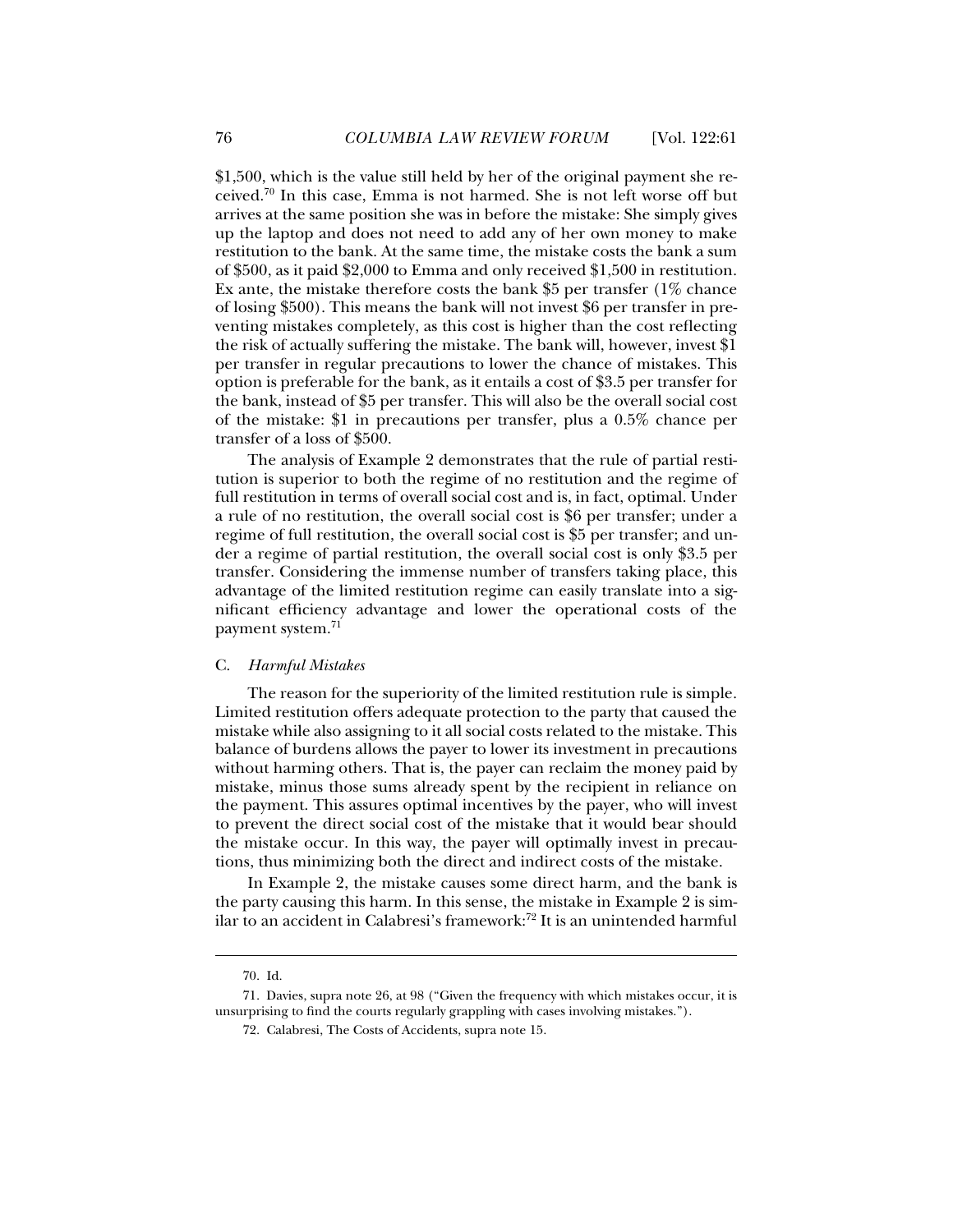event. By limiting restitution, the law makes the bank bear the direct cost caused by the mistake, therefore providing the bank with optimal incentives to invest in preventing that harm ex ante.<sup>73</sup> Notice that limiting restitution makes sense here only because the mistake is somewhat harmful. Conversely, if the mistake is harmless, as in Example 1, the only goal of legal intervention should be to reduce the indirect costs of the mistake—that is, the costs of the investment designed to prevent mistakes. This goal, as we explained above, is achieved by granting full restitution to the payer.<sup>74</sup>

### III. DISCHARGE FOR VALUE

The analysis of Example 1 and Example 2 establishes a normative and analytical framework for deciding cases of mistakes. Example 1 establishes the rationale for restitution in cases of harmless mistakes; Example 2 establishes the rationale for limiting restitution in cases of harmful mistakes. These examples explain the existing doctrines of restitution for mistakes and the change of position defense. After presenting the basic elements of our proposed framework, we now turn to study a more controversial case: a mistaken payment of an existing debt. We first offer a general analysis of these issues and then apply this analysis to the *Citibank* decision.75

#### A. *The Doctrine in Detail*

In some cases, a payer mistakenly pays off an existing debt. For instance, in *Banque Worms v. BankAmerica International*, a debtor sent a payment order to its bank, intending to pay up a loan owed to its creditor.<sup>76</sup> Before the payment was processed at the bank, the debtor changed its mind and sent the bank a message canceling the payment order.<sup>77</sup> Yet due to some confusion at the bank, the payment order was processed anyway, and the creditor received the transferred money despite the canceled payment order.78 In this case, the payment was made by mistake, but the recipient had a pre-existing right in the transferred sum. In *Banque Worms*, the court decided that the recipient of the mistaken payment is not obligated to make restitution of the mistakenly transferred sum, as it enjoys a defense under the discharge for value doctrine:

When a beneficiary receives money to which it is entitled and has no knowledge that the money was erroneously wired, the beneficiary should not have to wonder whether it may retain the funds; rather, such a beneficiary should be able to consider the transfer

 <sup>73.</sup> Restatement (Third) of Restitution and Unjust Enrichment § 65 cmt. a (describing the requirement of causation as part of the change of position defense).

 <sup>74.</sup> See supra section I.B.

 <sup>75.</sup> In re Citibank August 11, 2020 Wire Transfers, 520 F. Supp. 3d 390 (S.D.N.Y. 2021).

 <sup>76. 570</sup> N.E.2d 189, 190 (N.Y. 1991).

 <sup>77.</sup> Id.

 <sup>78.</sup> Id.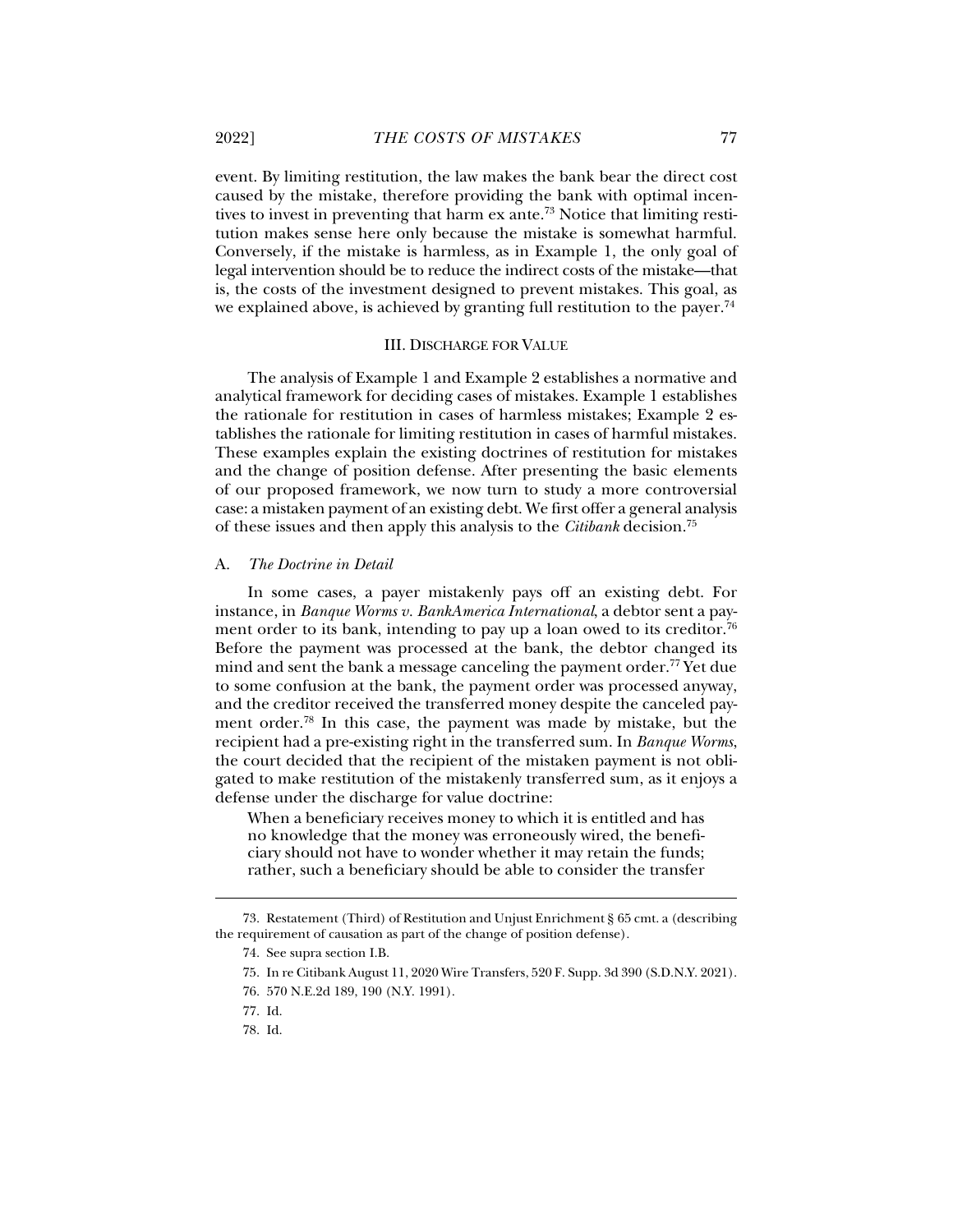of funds as a final and complete transaction, not subject to revocation.79

This is a standard restatement of the discharge for value doctrine, $80$ explaining that restitution for a mistaken payment is denied when two conditions are met: First, the transfer was made as payment of an existing debt, <sup>81</sup> and, second, the recipient had no notice of the mistake.<sup>82</sup> In such cases, the recipient is exempt from the duty to make restitution, even if there is no proof of detrimental reliance.<sup>83</sup>

The discharge for value doctrine is sometimes justified as supporting a notion of finality of payments.<sup>84</sup> According to this explanation, the doctrine is meant to free the recipient from the need to check whether a mistake occurred once a payment was made, which would supposedly result in unnecessary social costs as recipients would need to verify every payment even though mistakes account for a small percentage of all payments. This argument, however, is left largely unexplored and has never been supported through an analysis of the parties' incentives. We now turn to provide such an analysis.

# B. *Analyzing Incentives*

Our study of the discharge for value doctrine starts with an analysis of its effects on the parties' incentives. For this purpose, consider the following example:

Example 3: Miranda is a designer and manufacturer who owns her own fashion house. Miranda's company has long-standing arrangements with multiple suppliers. The company buys supplies on credit and makes periodical payments against its outstanding debt. In making one of these payments, Andy, an employee in Miranda's company, makes a mistake, paying a supplier \$1,000,000 (the entire debt amount) instead of \$10,000 (the interest amount due at the time). The company learns of the mistake and reports it to the supplier the very next day. The company asks for the money back and will be at serious financial risk if the mistake is not reversed. Yet the recipient refuses to return the money. Assume that the company can invest ex ante in precautions to prevent mistakes; in particular, the mistake would be prevented with absolute certainty if the company invests \$5,000 in added precautions ex ante.

 <sup>79.</sup> Id. at 196.

 <sup>80.</sup> Restatement (Third) of Restitution and Unjust Enrichment § 67 (Am. L. Inst. 2011).

 <sup>81.</sup> Id. § 67(1); Gilboa & Kaplan, The Mistake About Mistakes, supra note 20, at 442.

 <sup>82.</sup> Restatement (Third) of Restitution and Unjust Enrichment § 67(2).

<sup>83</sup>*. Banque Worms*, 570 N.E.2d at 196.

 <sup>84.</sup> Id. at 195; see also Andrew Kull, Restitution and Final Payment, 83 Chi.-Kent L. Rev. 677, 677–78 (2008) (discussing "whether some rule of restitution law gives the payee an affirmative defense" where a mistaken payment was made).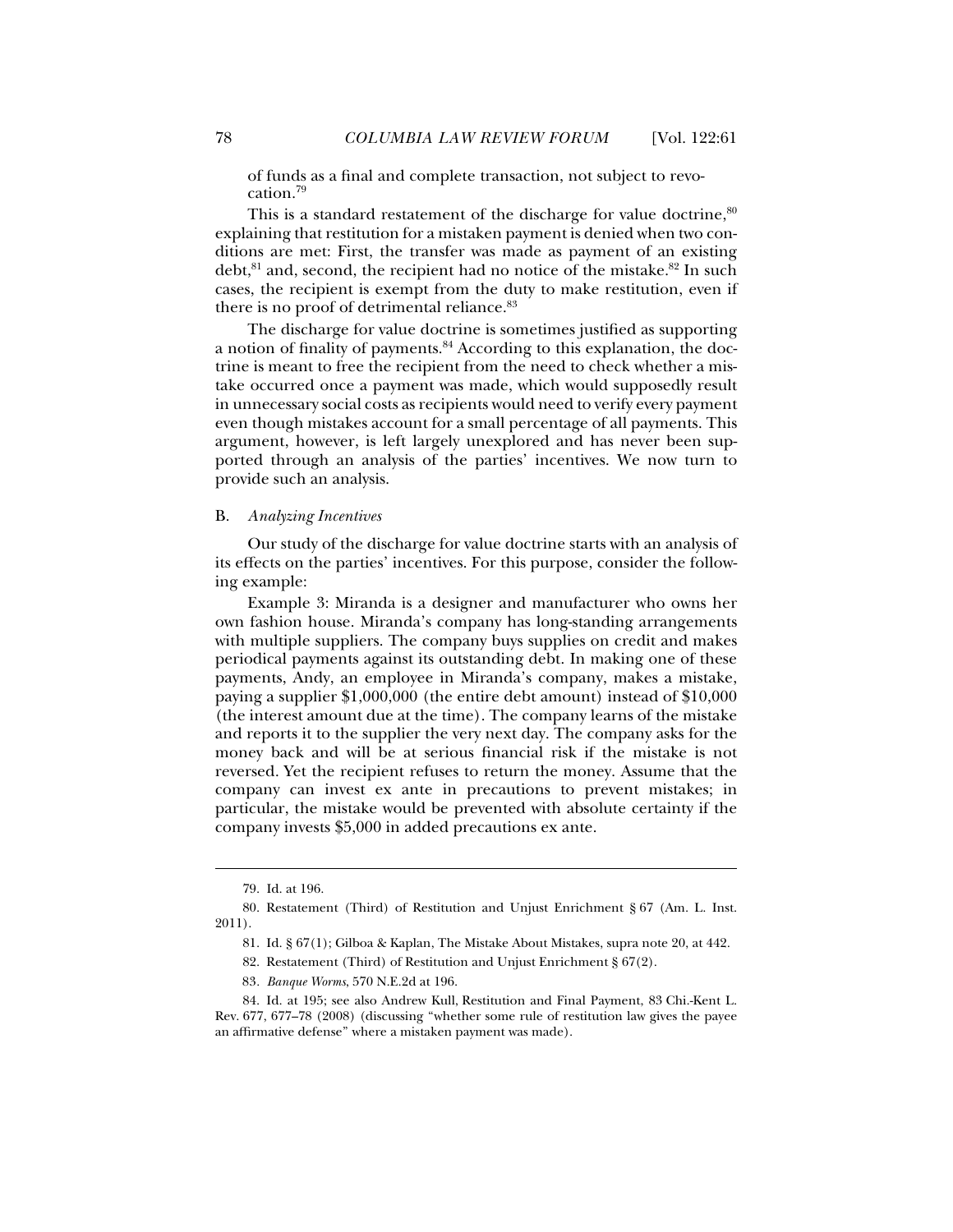Example 3 offers a scenario that stands between the cases presented in Example 1 and Example 2 above. Like in Example 1, the mistake in Example 3 did not actually generate any direct costs. The mistake was discovered immediately, and there was therefore no detrimental reliance by the recipient. But Example 3 is also somewhat similar to Example 2 in the sense that it seems there is some *potential* for detrimental good-faith reliance on the payment. In cases like Example 1, when the payment was made "out of the blue" with no existing debt, it would be harder to believe that the recipient relied on the payment in good faith. Conversely, in cases like Example 3, reliance on the payment in good faith seems a more likely possibility, as the recipient can understandably assume the money was intentionally transferred given the existing debt between the parties.85 As we show below, the comparison between the different examples is helpful in explaining the appropriate legal response to cases like Example 3.

Consider the ex ante incentives of the mistaken payer in Example 3. First, if restitution is denied, the mistake is hugely costly for the company, entailing a private loss of \$1,000,000. Therefore, if restitution is not available, the company will prefer investing \$5,000 in ex ante precautions to prevent the mistake.86 This is a wasteful investment designed to prevent a socially neutral event, meaning that overall social costs under a regime of no restitution will equal \$5,000. Conversely, if restitution is available, the mistake is no longer harmful for the company. In this case, the company will not invest in preventing it. Therefore, under a regime that allows for restitution, the overall cost of the mistake is zero (or close to zero). This means that restitution is socially desirable (since, as explained above, if restitution is denied this causes a social waste of \$5,000).

This analysis of the parties' incentives also shows that allowing restitution does not harm the finality of payments. The recipient is not required to make any investigation before it is allowed to use the money paid to it. Rather, the recipient is only required to return the money when and if the payer reports a mistake. $87$  Thus, as long as no request from the payer arrives, the recipient is free to use the money. Similarly, if the recipient indeed relied on the payment and spent the money, it is already protected

 <sup>85.</sup> As a proxy rule, the discharge for value defense provides greater protection for the recipient compared to the change of position doctrine, since it does not require actual proof of detrimental reliance. For a comparison between the two doctrines, see Charlie Webb, Reason and Restitution: A Theory of Unjust Enrichment 230–32 (2016); Kull, Defenses to Restitution, supra note 49, at 924–25.

 <sup>86.</sup> See Eric Talley, Discharging the Discharge-for-Value Defense, 18 N.Y.U. J.L. & Bus. 147, 153, 200–03 (2021) (showing that sophisticated parties responded to the Citibank decision by increasing their ex ante investment in contractual precautions designed to save them from the losses associated with a mistaken transfer of a due debt).

 <sup>87.</sup> The recipient is not obligated to return a payment if they are unaware of any mistake. Similarly, if they have no reason to think a mistake occurred, and relied on the payment, they are protected under the change of position doctrine. See Abraham Drassinower, Unrequested Benefits in the Law of Unjust Enrichment, 48 U. Toronto L.J. 459, 488 (1998).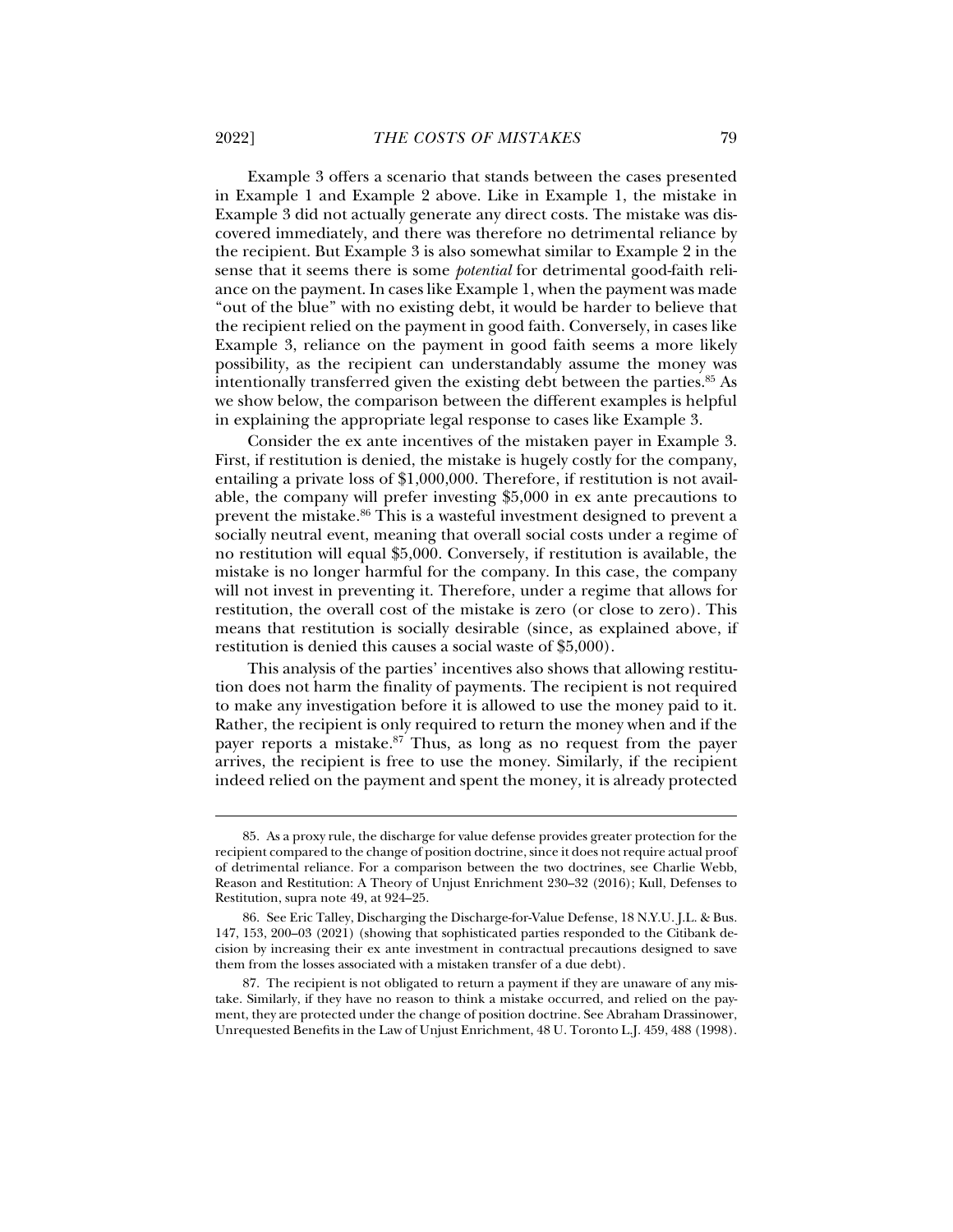under the change of position doctrine and is exempt from restitution.<sup>88</sup> The availability of restitution thus only involves the trivial cost of reversing the mistake, in those rare cases in which it occurred, and places no additional burden on the recipient.

More broadly, denying restitution in cases like Example 3 seems inefficient. Looking on Example 3 and extrapolating out to the general case, we can see that, as long as the mistake produces no direct costs, any limitation on restitution only increases the investment in precautions, thereby increasing the overall social costs and the cost of operating the payment system. Denying restitution when mistakes are harmless directly contradicts the rationales outlined in Part I and Part II and only increases the overall costliness of mistakes. Therefore, the discharge for value rule, denying restitution in cases of existing debt, even when the recipient shows no detrimental reliance, seems questionable from the get-go and should be treated as a narrow exception at best.

# C. *Proxy for Harm*

j

We argue that the analysis of Example 3 above explains the rationale for the discharge for value doctrine as a proxy rule, or a rule designed to identify a second-best decisionmaking mechanism. The core question in mistake cases is the question of harm, as can be seen from the analysis of Examples 1 and 2. If the mistake caused no direct costs (like in Example 1), restitution should be granted to the party who made the mistake in order to lower the indirect costs of the mistake—that is, the investment in precautions designed to prevent it. Conversely, if the payment caused direct costs in the form of detrimental reliance by the recipient (like in Example 2), then restitution should be limited or even denied. $89$  A proxy rule can be useful here since the core question of the degree of the recipient's reliance can be difficult to determine. That is, in real life scenarios, it can be difficult to know, and even more difficult to prove in court, whether the recipient indeed relied on the payment and whether this reliance was made in good faith.<sup>90</sup> Sums paid by mistake can be intermingled with the recipient's funds, making it difficult to determine whether the mistaken payment is still held by the recipient or has already left the recipient's accounts.<sup>91</sup>

Against this backdrop, the discharge for value doctrine can prove useful as a proxy tool. That is, if the mistaken payment was made against an

 <sup>88.</sup> Restatement (Third) of Restitution and Unjust Enrichment § 65 (Am. L. Inst. 2011).

 <sup>89.</sup> The limits of restitution in this case should be determined in correspondence with the recipient-defendant's reliance on the payment. See id.

 <sup>90.</sup> See First Nat'l City Bank v. McManus, 223 S.E.2d 554, 558–59 (N.C. Ct. App. 1976); Burrows, Change of Position, supra note 64, at 813–15.

 <sup>91.</sup> Andrew Kull, Ponzi, Property, and Luck, 100 Iowa L. Rev. 291, 304 (2014) (illustrating the problem of intermingled funds).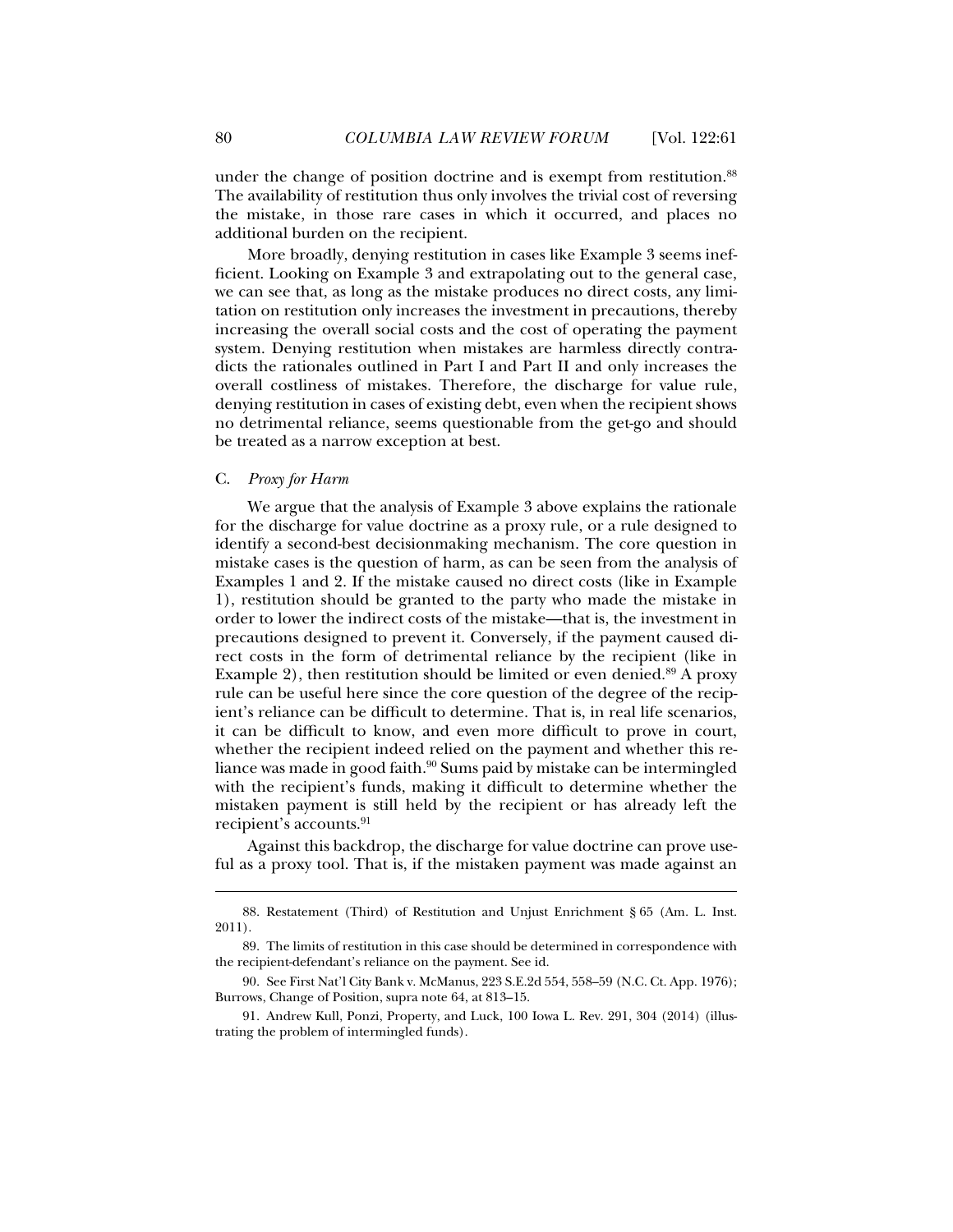existing debt, it seems likely that the recipient would have relied on the payment in good faith; since the recipient had a valid claim to the money, it is quite reasonable that they believed the money was theirs to spend. Therefore, in cases of mistaken payment of existing debt, even if a change of position is not proven, it seems reasonably likely (yet not certain) that a change of position took place. For this reason, in such cases it might be useful to deny restitution, even if reliance cannot be shown. This analysis completes our framework: Example 1 presents the case of *harmless* mistakes, Example 2 illustrates *harmful* mistakes, and Example 3 deals with the middle case—mistakes that *might be harmful*.

This framing helpfully delineates the reasonable limits of the discharge for value doctrine and its appropriate implementation. That is, the discharge for value doctrine, if applied as a useful proxy rule, should lead to an outcome that restitution is denied when it seems reasonably likely that the recipient indeed relied on the payment in good faith. $92$ Symmetrically, the doctrine should be designed so that if it seems unlikely that the recipient relied on the payment, restitution will be granted. Otherwise, if the discharge for value doctrine limits restitution even when detrimental reliance is unlikely, this will only increase wasteful investment designed to prevent harmless mistakes, thus increasing the overall costs of mistakes.93

Equipped with this insight, based on our Costs of Mistakes framework, we can now evaluate the finer details of the discharge for value doctrine and the particulars of its application. Our main focus here is on the harsh interpretation of the discharge for value doctrine as applied in the *Citibank* decision. Based on our analysis, the application of the discharge for value doctrine by the *Citibank* court seems overbroad. In *Citibank*, like in Example 3 above, the mistake was reported immediately. In such cases, there is a near-zero chance that the recipient changed its position in reliance on the payment. As there is very little chance that the mistake was in fact harmful, there is no reason to limit or deny restitution.

### D. *Back to Citibank*

j

Based on the analysis thus far, we now turn to evaluate the reasoning of the *Citibank* decision.<sup>94</sup> Consider first the facts of the case, which we describe here in some more detail. In August 2020, a Citibank employee made a mistaken transfer of an imaginary sum of nearly a billion dollars, in what the District Court for the Southern District of New York later

 <sup>92.</sup> The application of the discharge for value defense is still independent of the application of the change of position rule. That is, if the recipient proves they relied on the payment in good faith, restitution is denied or limited under the change of position rule.

 <sup>93.</sup> For a formal proof of this proposition, see Appendix infra.

 <sup>94.</sup> In re Citibank August 11, 2020 Wire Transfers, 520 F. Supp. 3d 390 (S.D.N.Y. 2021).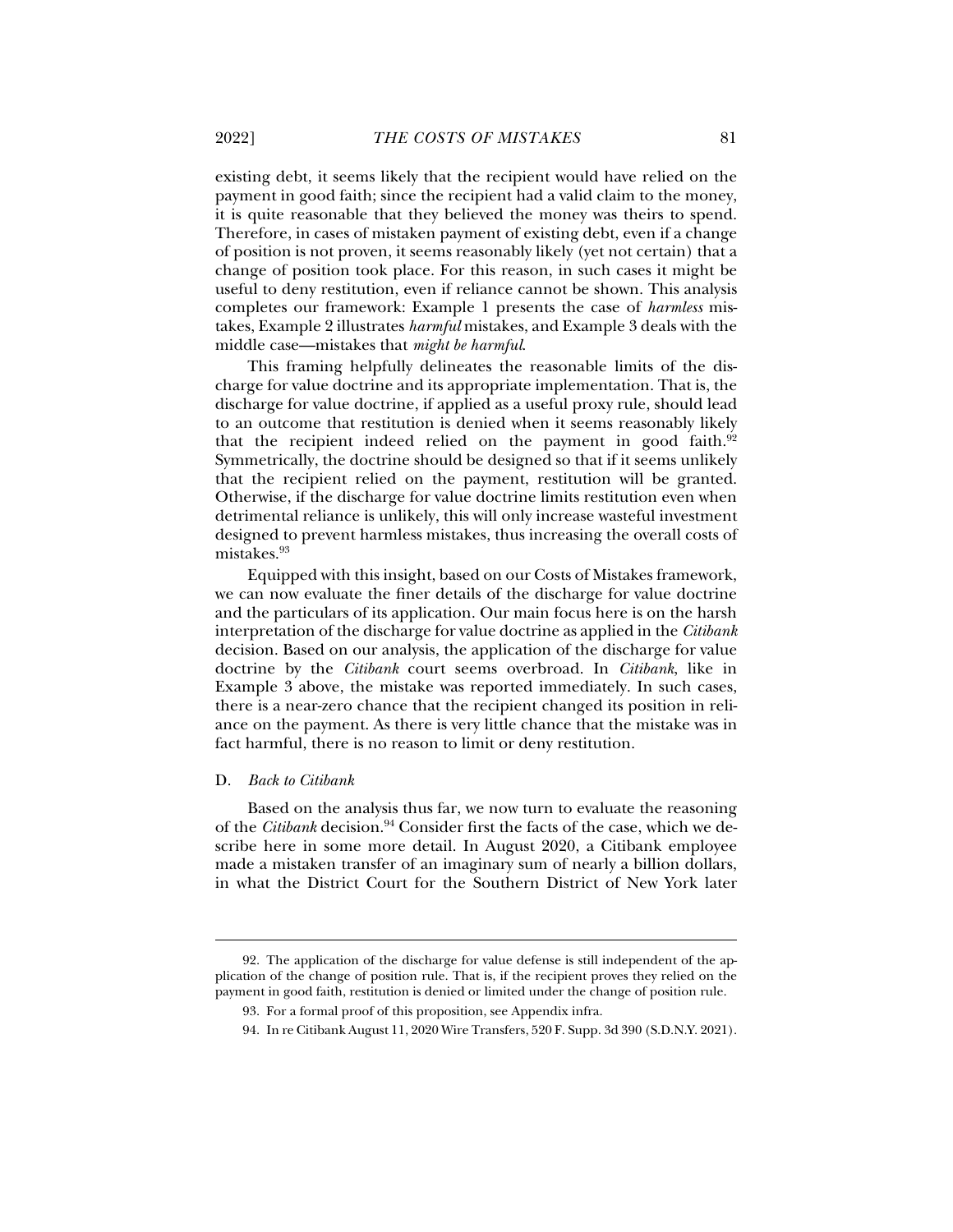dubbed "one of the biggest blunders in banking history."95 The bank employees intended to transfer a sum of \$7.8 million from a business account held by Revlon to several accounts of Revlon's creditors; instead, the employee transferred an additional sum of nearly \$900 million from the bank's own funds to those creditors. The bank intended to pay only an interest payment but instead paid the principal amount of the loan in its entirety, plus all interest owed.<sup>96</sup> The mistaken payment was made from the bank's own funds and not from Revlon's due to the structure of Revlon's roll-up transaction with its lenders. $97$  The mistake was discovered the very next day, and the bank immediately sent notices to Revlon's creditors informing them of the erroneous transfer of money and requesting them to return the sums they received as soon as possible.<sup>98</sup> Some creditors, however, refused to do so, retaining sums paid to them by mistake totaling over \$500 million. Following the creditors' refusal to return the money, Citibank filed a lawsuit. The district court denied the bank's right to restitution, allowing the creditors to retain the funds. $99$  As mentioned above, Citibank's appeal before the Second Circuit is pending.100

Consider now the court's justification for its decision. The district court based its decision on the discharge for value doctrine, as formulated by the New York Court of Appeals in *Banque Worms*. 101 The court decided that the two requirements of the discharge for value doctrine were met in the *Citibank* case: the payment was made to discharge a valid debt and the recipients had no notice of the mistake.102

We offer a critique of this implementation of the discharge for value doctrine, based on our Costs of Mistakes analysis. To start with, the court's implementation of the discharge for value doctrine in this case seems misguided simply because it leads to an absurd result.103 The fact that Citibank

 <sup>95.</sup> Id. at 396.

 <sup>96.</sup> The employee operated under the mistaken belief that the money would be transferred to a temporary clearing account and that only the interest payments would actually be sent to the lenders. Id. at 396, 402.

 <sup>97.</sup> Id. at 404.

 <sup>98.</sup> Id. at 404–05.

 <sup>99.</sup> Id. at 451.

 <sup>100.</sup> See Notice of Appeal, *Citibank*, 520 F. Supp. 3d 390, appeal filed, No. 21-487 (2d Cir. 2021).

 <sup>101. 570</sup> N.E.2d 189, 191–94 (N.Y. 1991).

<sup>102</sup>*. Citibank*, 520 F. Supp. 3d at 431.

 <sup>103.</sup> See Levine, supra note 5. Levine explains the nonsensical nature of this discharge for value judgment:

<sup>[</sup>T]his doctrine is dumb and no one in the world of syndicated lending actually meant to sign up for it; "if you send us the wrong money we will keep it" is not a rule that anyone wanted built into their loan documents. It did not occur to anyone to opt out of it—it did not occur to anyone, outside of the small fellowship of Finders Keepers lawyers, that this rule even existed—until it cost Citi \$500 million.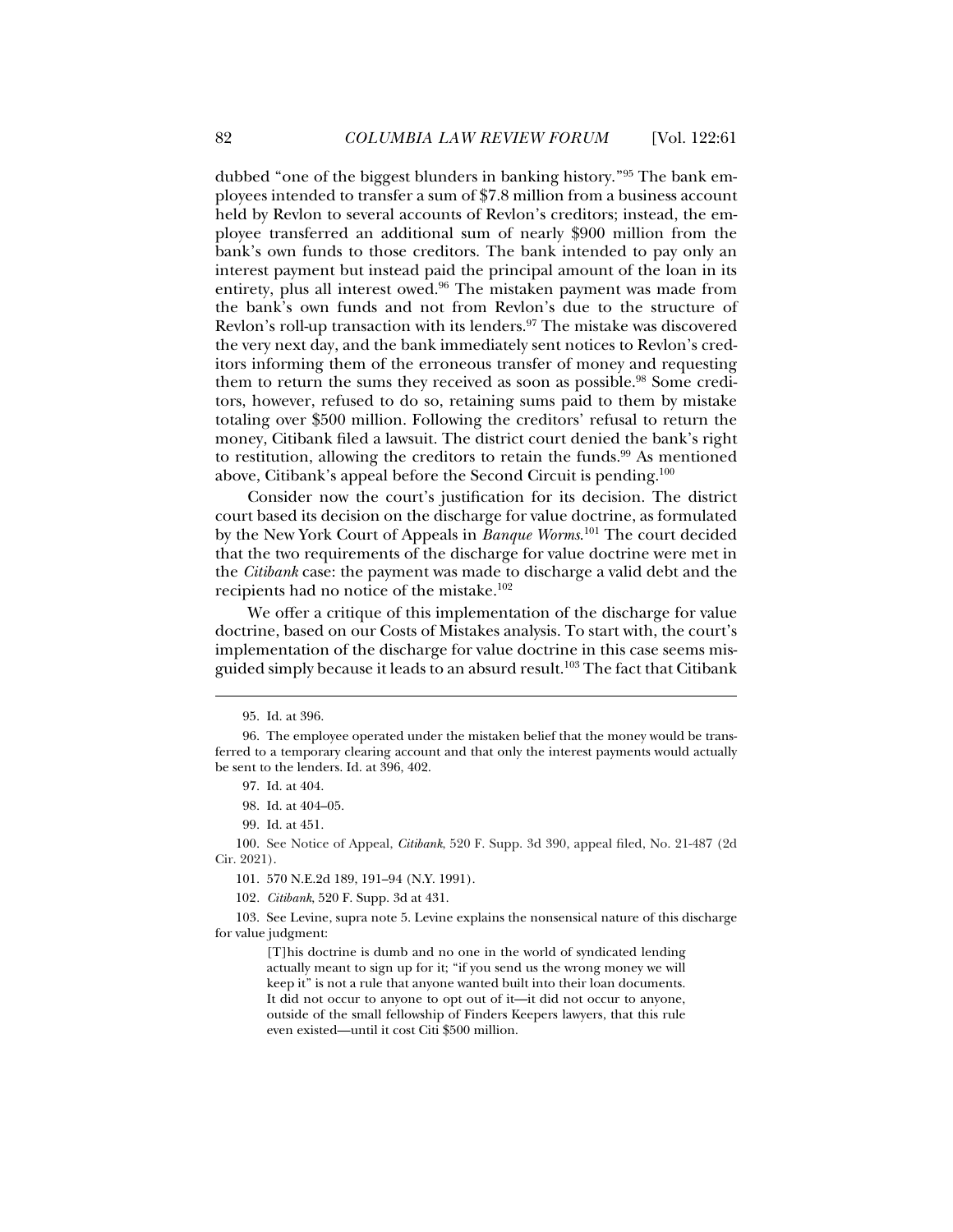was denied restitution defies any reasonable expectation by ordinary business parties;104 not only that, the court itself admits the decision seems forced.105 This alone should serve as a strong indication that the doctrine is inappropriately applied here.

We support this intuition based on our systematic analysis of the law of restitution for mistakes. According to our Costs of Mistakes analysis, the discharge for value doctrine can only be justified as a proxy rule, designed to assist the court in recognizing cases in which it is likely that the recipient relied on the payment to its detriment (even when such reliance is difficult to prove), and restitution should therefore be denied or limited. The problem with the application of the discharge for value doctrine in the *Citibank*  case is that it clearly diverges from this rationale. Under the specific facts of this case, a change of position by the recipients is nearly impossible: The payment was highly irregular, and the recipients were notified of the mistake almost immediately. Indeed, the court in *Citibank* notes there is no reason to believe the recipients relied on the payment to their detriment.106 This should have been reflected in the implementation of the discharge for value doctrine. If the likelihood of detrimental reliance is low (or nonexistent), a correct application of the discharge for value doctrine should lead to the outcome that restitution is granted in full.

This result follows from a sensible implementation of the discharge for value doctrine to the facts of the *Citibank* case, an implementation that reflects the underlying rationales guiding the law of mistakes. In *Citibank*, the payment made was not due for years; the fact it was paid in full so early in advance was a highly exceptional occurrence.107 If an early payment of hundreds of millions of dollars suddenly appears in your bank account with no explanation or any written notice, you are at the very least bound

Id.

 <sup>104.</sup> Id.

 <sup>105.</sup> See *Citibank*, 520 F. Supp. 3d at 451. In explaining the contrived nature of the decision, the court admits:

Were the court writing on a blank slate, it is far from clear that it would reconcile these principles in a way that allowed the Non-Returning Lenders to keep the money that Citibank indisputably transferred by mistake. After all, Citibank realized its error and notified the Lenders within one day, and there is no evidence or suggestion that, in the intervening hours, the Non-Returning Lenders relied to their detriment on the belief that the transfers were an intentional, albeit unexpected, paydown of the 2016 Term Loan.

Id.

 <sup>106.</sup> Id.

 <sup>107.</sup> See id. at 444 (detailing the peculiarity of and the reaction to the Citibank transfer). It is hard to imagine circumstances whereby the bona fide payee defense will be available to a recipient who could have noticed the mistake and prevented the transfer's finality, but did not do so.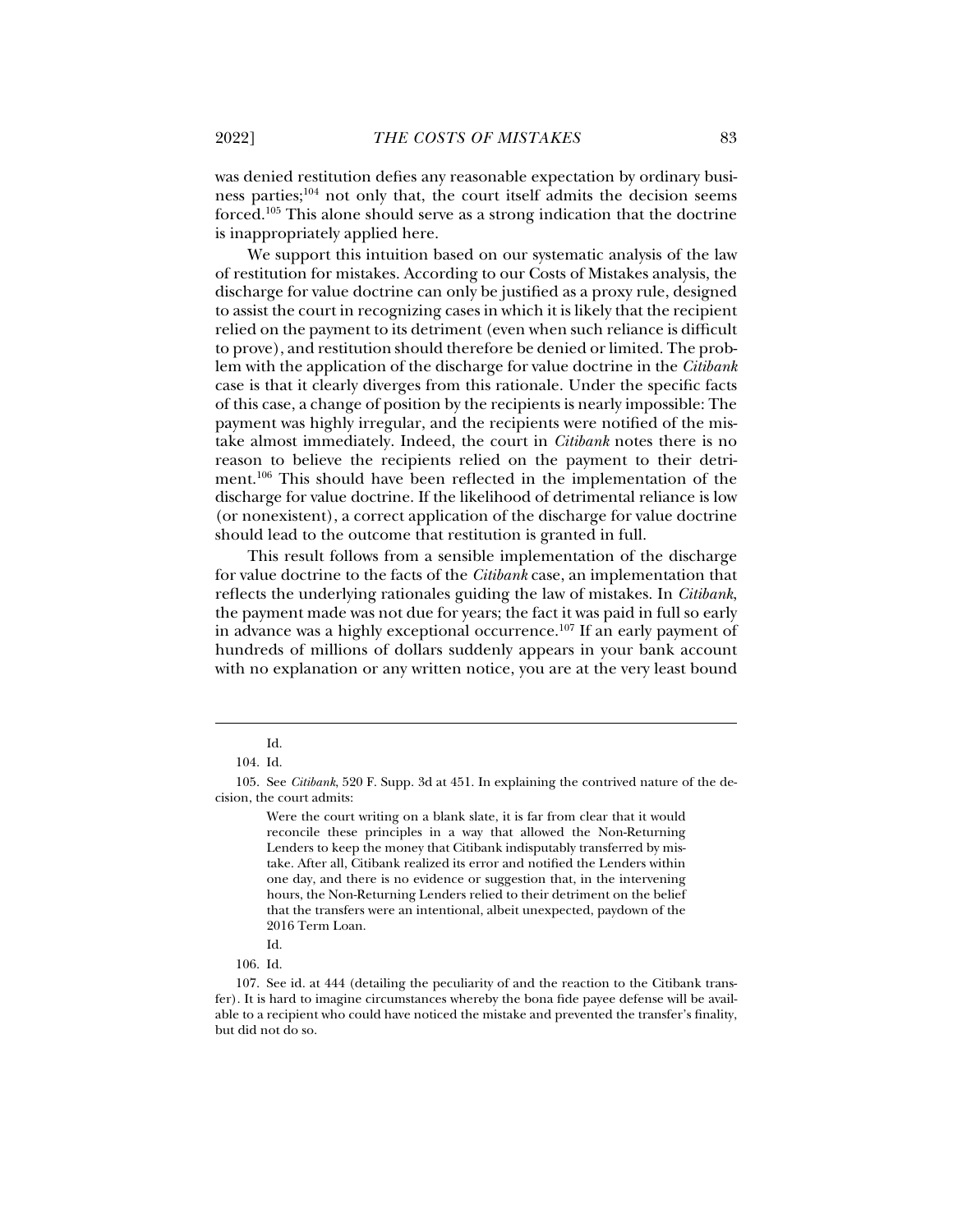to wonder if this payment was indeed intentional.<sup>108</sup> Hence, the recipients in *Citibank* had at least constructive notice of the mistake.<sup>109</sup> They were therefore highly unlikely to rely on the payment in good faith and should not be protected under the discharge for value doctrine. By the same token, allowing restitution in such a case would not harm the finality of payments. A rule allowing restitution in a scenario such as *Citibank* would not require recipients to generally verify the validity of payments; it only requires them to return funds paid under highly irregular circumstances, when the payer actively reports a mistake.

This suggested application of the notice requirement is also consistent with the *Banque Worms* ruling that the *Citibank* court was supposedly following.110 In *Banque Worms*, there was no reason for the recipient to suspect a mistake, as the payment was made in due course, where the payer actually made a payment order but then canceled it later (a cancellation the bank mistakenly ignored).111 The recipient in *Banque Worms* thus had every reason to expect the payment, and therefore it quite likely had no basis to suspect the payment was a mistake. The same cannot be said for the recipients in *Citibank*, who witnessed a highly irregular payment.

A correct resolution of the *Citibank* case can also be achieved via a more reasonable interpretation of the temporal element of the discharge for value doctrine. The *Citibank* decision is based on a very specific interpretation of the discharge for value doctrine, according to which notice is evaluated *at the moment the payment is made*.<sup>112</sup> That is, according to the test employed by the court in *Citibank*, if, at the moment the payment was made, the recipient could have reasonably thought the payment was owed to it and made correctly, this suffices to deny restitution.<sup>113</sup> This interpretation of the discharge for value doctrine is too broad and is detached from the rationales that are supposed to shape the doctrine and guide adjudication. In particular, this formulation of the discharge for value doctrine

113. Id.

 <sup>108.</sup> Talley, supra note 86, at 13.

 <sup>109.</sup> Constructive notice is sufficient to deny a recipient of the discharge for value defense on all accounts. See, e.g., In re Calumet Farm, Inc., 398 F.3d 555, 560 (6th Cir. 2005); *Citibank*, 520 F. Supp. 3d at 427. Note that under New York law, constructive notice is an objective standard, inquiring whether the defendant was aware of facts that would cause a reasonably prudent person to suspect a mistake was made. That is, the test for constructive notice is not concerned with what a particular creditor actually believed, but rather with what a reasonable creditor in the same position would have believed. See Brief of Professors of Law and Economics as Amici Curiae in Support of Plaintiff-Appellant at 9–10, Citibank, N.A. v. Brigade Cap. Mgmt., LP, No. 21-478-CV (2d Cir. filed July 23, 2021), 2021 WL 3239420 (synthesizing cases detailing New York notice law).

<sup>110</sup>*. Citibank*, 520 F. Supp. 3d at 427.

 <sup>111.</sup> Banque Worms v. BankAmerica Int'l, 570 N.E.2d 189, 190 (N.Y. 1991).

 <sup>112.</sup> See *Citibank*, 520 F. Supp. 3d at 430.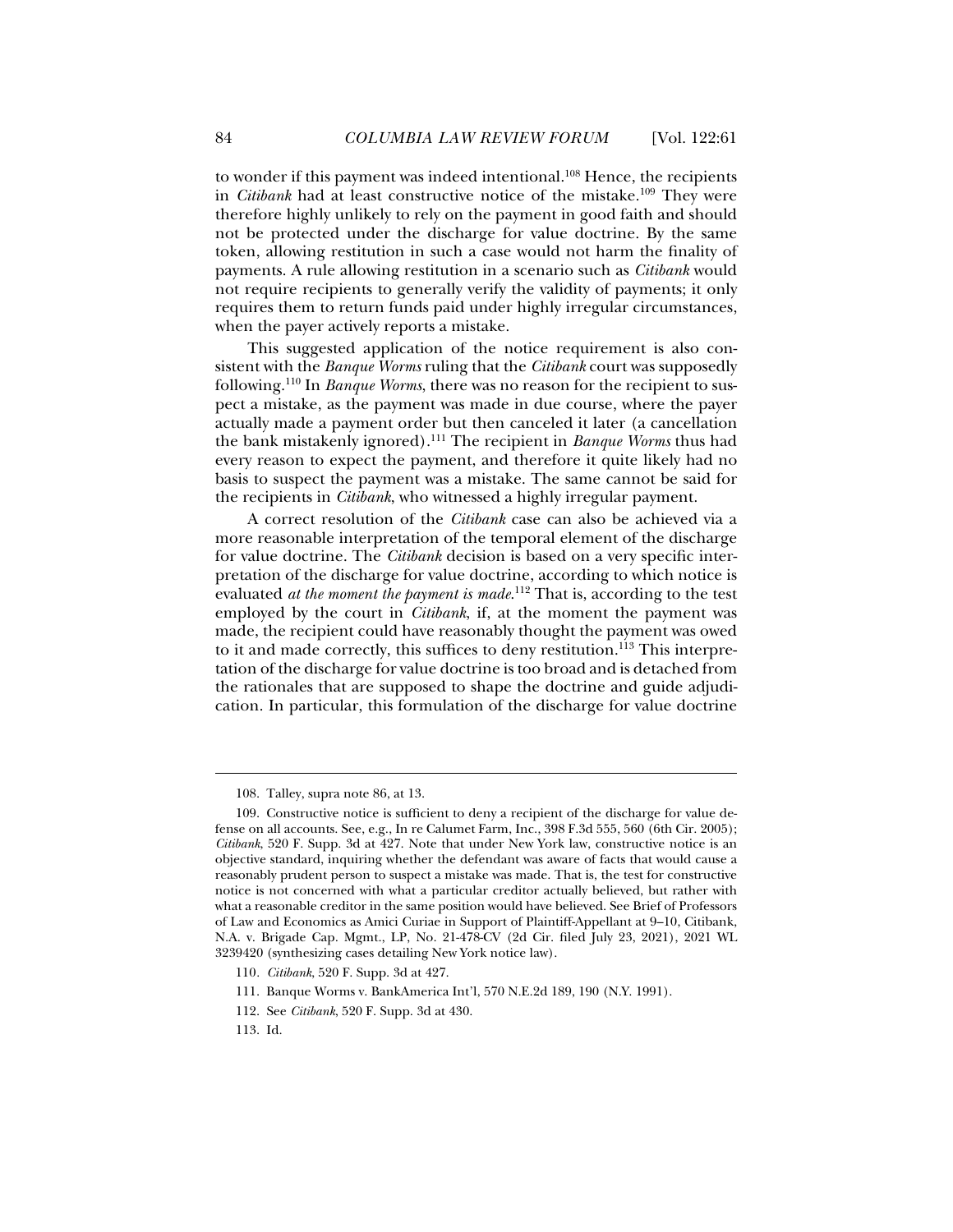seems to function as a very bad proxy: It hardly correlates with a high probability of detrimental reliance by the recipient.114 The reason for this, of course, is that detrimental reliance takes time.

A better formulation of the discharge for value doctrine would therefore determine that restitution is to be denied if the recipient could have reasonably thought the payment was owed to it—not at the moment of the payment—but for a period of time long enough to actually allow some "change of position" or an action in reliance of the payment. That is, had Citibank reported the mistake after a week, for example, it might have been reasonable to deny restitution based on the discharge for value doctrine. In such a case, even if the recipients cannot prove they changed their position and increased their spending in reliance on the mistake, such a possibility at least seems more likely. After all, the recipients could have reasonably believed they were owed the money paid and held that money for quite some time without this belief being challenged. It is therefore likely to assume they conducted their affairs in reliance on that money. If they are now ordered to make restitution, there is a reasonable chance that they will be harmed because of direct costs incurred by their detrimental reliance, which justifies limiting or outright denying restitution. If, on the other hand, the mistake was discovered immediately, there is no real possibility that the mistake was harmful, and there is therefore no reason to limit or deny restitution.<sup>115</sup>

To sum up this point, the primary reason to limit or deny restitution is if the mistake generates direct costs. If no direct costs can be proved, it might still be justified to limit or deny restitution based on a proxy rule that helps to identify those cases in which it seems more likely than not that the mistake was indeed harmful. Importantly, the proxy rule should be constructed in such a way that it efficiently singles out harmful mistakes. The formulation used by the *Citibank* court to operate the discharge for value doctrine fails in this regard. If restitution is denied when mistakes are clearly harmless (as it was in this case), it simply leads to a wasteful increase in the overall indirect costs of mistakes as payers would invest more in ex ante precautions to prevent the mistake from happening.

We suggest that the *Citibank* decision represents a problematic mode of judicial decisionmaking in restitution cases. The court itself declares that "[w]ere the court writing on a blank slate," the outcome of the case

 <sup>114.</sup> See Talley, supra note 86, at 18.

 <sup>115.</sup> Naturally, after returning the payment received by mistake, the recipient will continue to hold a debt against the payer (the same as before the mistaken transfer was made). Kull, Defenses to Restitution, supra note 49, at 930–31.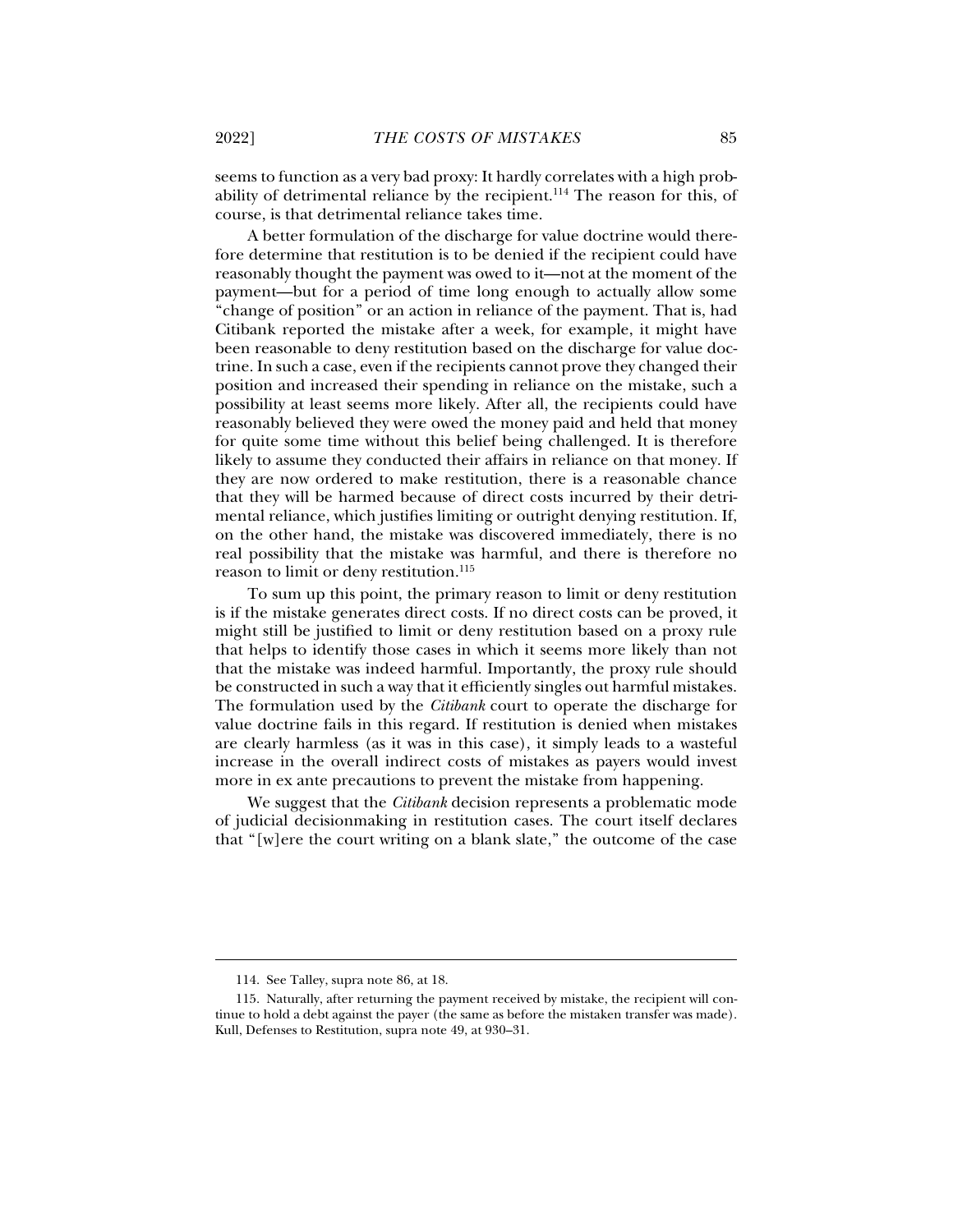would probably have been different.<sup>116</sup> In other words, the court understands its decision makes little sense but decides its hands are tied.117 As we show above, the hands of the courts are not tied, and they have sufficient means to arrive at a sensible decision. Lastly, but surely not less importantly, when judges say their hands are tied, this facilitates a process by which the law slowly (or quickly in some cases) stops making sense.118 As our Costs of Mistakes analysis shows, the law of restitution for mistakes does make sense, and we hope courts will cease to ignore this reality.

## **CONCLUSION**

This Piece offers a normative framework guiding adjudicating in cases of restitution for mistakes. We delineate the policy implications of restitution decisions and highlight the way restitution doctrine reflects these considerations. The analysis we offer distinguishes harmless mistakes, or mistakes that cause no direct costs, from harmful mistakes, namely mistakes that do cause such costs. We show that when mistakes are harmless, the law provides full restitution. Conversely, when mistakes are harmful, restitution is limited or denied under the change of position doctrine. We then use this analysis to study the discharge for value doctrine as a proxy rule designed to help courts adjudicate between harmful and harmless mistakes. Based on this insight, we offer a critique of the recent application of the law of restitution as manifested in the *Citibank* decision. We argue that this decision represents an unfortunate trend in the law of restitution, namely the preference to adjudicate restitution cases as if divorced from common sense and from any broad pragmatic considerations.

# APPENDIX: FORMAL MODEL

This Appendix offers a simple model generalizing on the examples presented in Parts I–III. The model studies the investment by the payer in preventing mistakes. Mistakes represent a potential loss for the payer (and an equivalent gain for the recipient), but restitution can result in a loss for the recipient if the recipient changed its position in reliance on the payment. The purpose of the model is to state more explicitly the intuitions explored in Parts I–III. However, our main points stand regardless of the specifics of the model and are unambiguously established in the examples analyzed in Parts I–III. In this sense, the aim of the model below is merely to clarify and provide a formal proof for our argument.

<sup>116</sup>*. Citibank*, 520 F. Supp. 3d at 451.

 <sup>117.</sup> Id. at 425 (explaining that prior decisions compel the conclusion that the relevant point in time for evaluating whether the recipient of funds sent by mistake is on notice of that mistake is the moment the payment is received).

 <sup>118.</sup> See Cohen, supra note 7; Singer, supra note 14.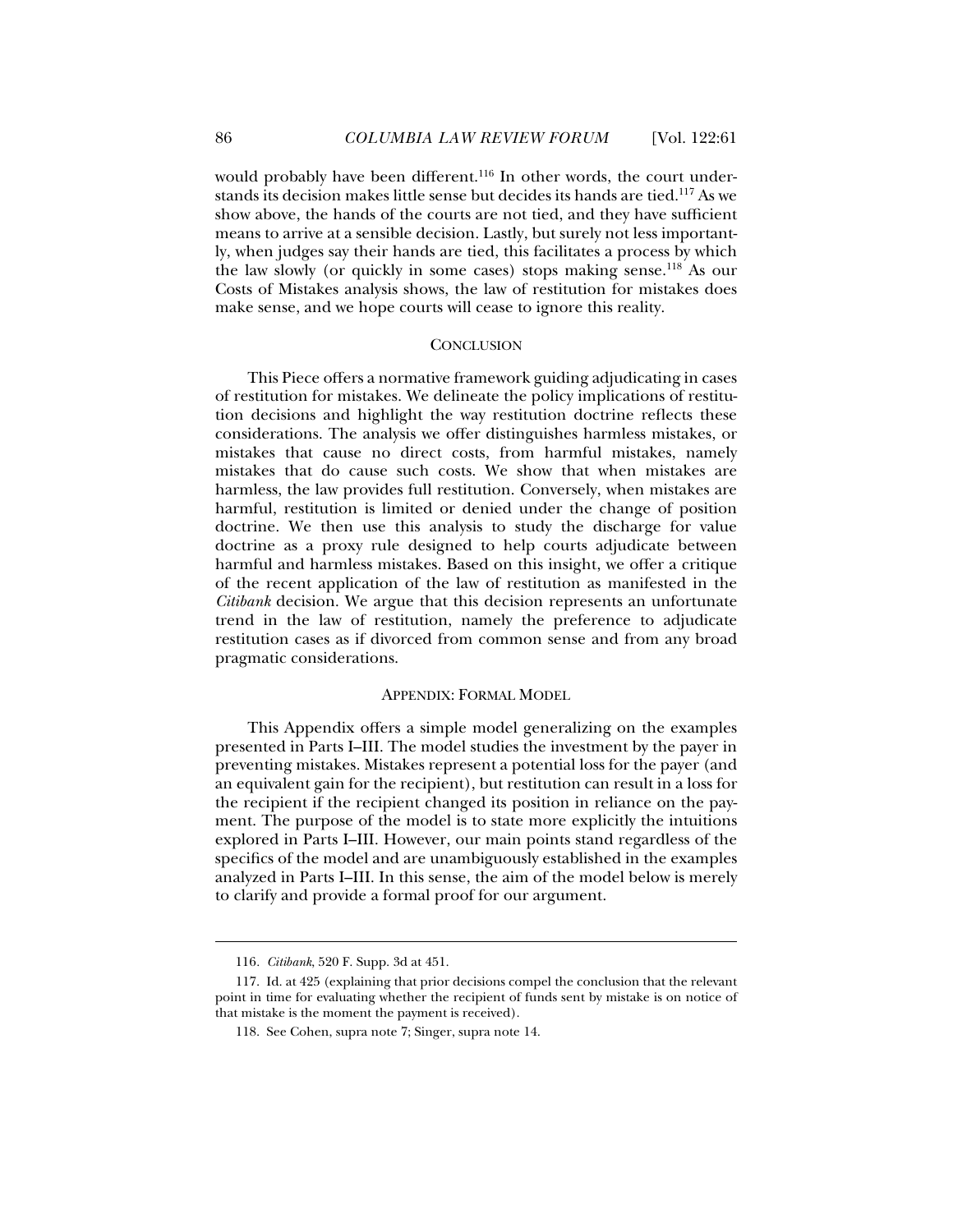# A. *Setting*

A payer makes a monetary transfer. With probability  $p$ , the payer makes some kind of mistake in making the transfer and transfers an unintended sum to the recipient. Further,  $p$  decreases with the payer's investment in precautions, c (assume  $p'(c) < 0, p''(c) > 0$  for any c). If the payer is able to retrieve the sum, the payer will bear an administrative cost of  $l$  for doing so. Also, if a mistake occurred and the sum is returned to the payer, the recipient may suffer a loss of ℎ. This loss represents the recipient's detrimental reliance. For simplicity, assume that the harm  $h$  is caused by the payer's mistake and cannot be prevented by the recipient at a reasonable cost.

### B. *First Best*

While the payer may fear the loss of the transferred sum  $t$ , this does not represent a social loss (as it entails an equivalent benefit to the recipient). The social cost therefore includes the cost of precautions by the payer  $(c)$ , the administrative cost of retrieving the money ex post  $(l)$ , and the harm of detrimental reliance  $(h)$ .

Therefore, the social planner minimizes:

(1)  $c+p(c)(l+h)$ 

The first-order condition is:

(2)  $-p'(c) = \frac{1}{l+h}$ 

This first-order condition defines the first best level of investment,  $c^*$ . Note that as the cost of the mistake  $(l + h)$  increases, so does the optimal level of investment in precautions. This makes intuitive sense.

### C. *Change of Position*

This section studies investment levels under the change of position doctrine, limiting restitution when mistakes caused harm in the form of the recipient's detrimental reliance. Thus, under a rule of limited restitution, the payer is entitled to recover the mistakenly transferred sum minus the administrative cost of restitution  $(l)$  and the recipient's harm of detrimental reliance  $(h)$ .

Thus, the payer minimizes:

(3)  $c+p(c)(l+h)$ 

The first-order condition is:

$$
(4) \qquad \qquad -p'(c) = \frac{1}{l+h}
$$

This first-order condition defines the level of investment under a regime of limited restitution,  $c_l$ .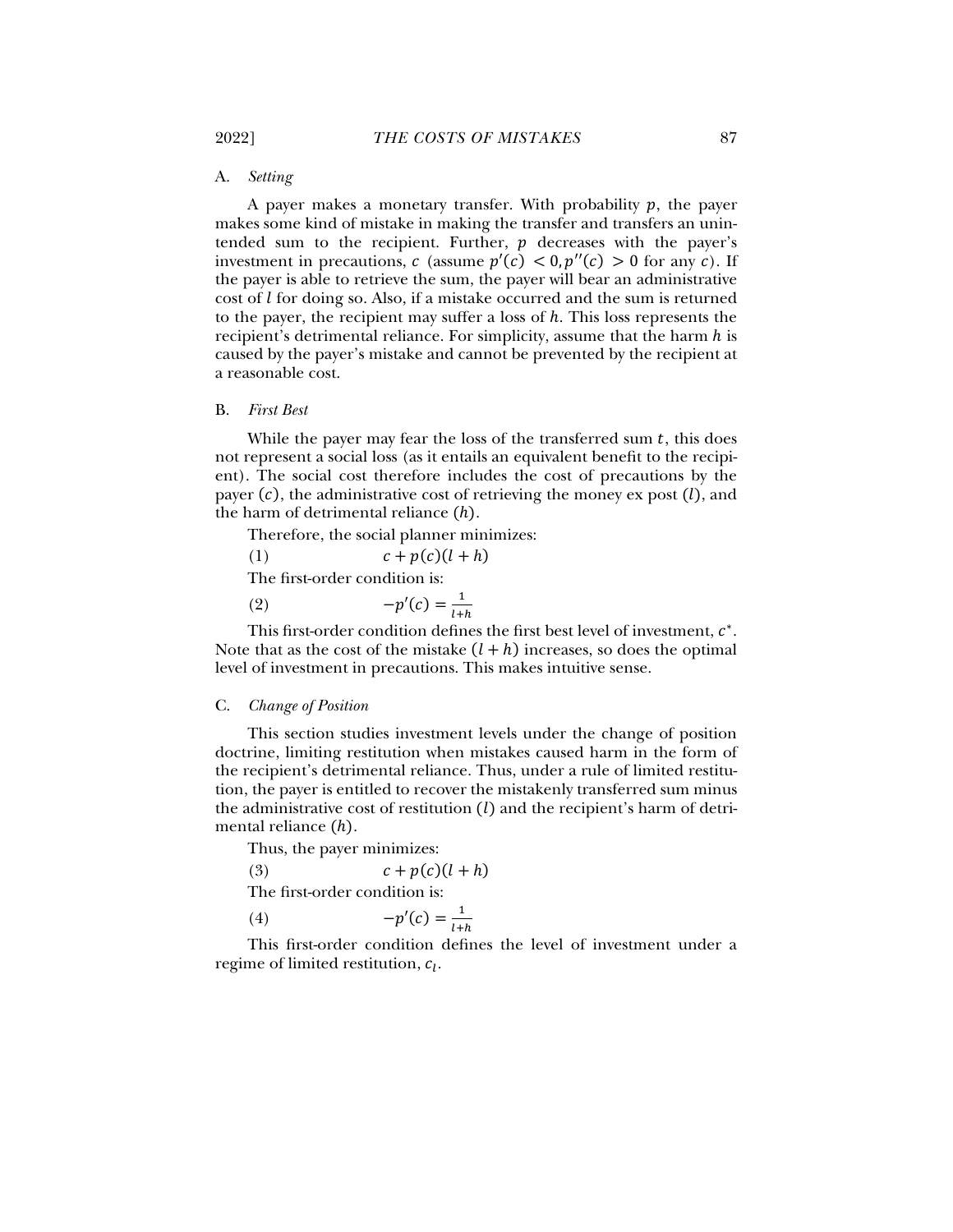## D. *Full Restitution*

Under a rule of full restitution, the payer is entitled to recover the mistakenly transferred sum minus the administrative cost of restitution ().

Therefore, the payer minimizes:

(5)  $c+p(c)l$ 

The first-order condition is:

(6)  $-p'(c) = \frac{1}{l}$ 

This first-order condition defines the level of investment under a regime of full restitution,  $c_f$ .

#### E. *Investment Levels*

By comparing (4) and (6) with (2), one can see that investment under limited restitution is optimal, while investment under full restitution is too low. Comparing (4) and (6) also shows:

(7)  $c_f < c_l$ 

These results can be summarized in the following proposition:

*Proposition 1: The change of position rule leads to optimal levels of investment in precautions, while a rule of full restitution leads to levels of investments that are lower compared to the first best.* 

From (2) and (6), we see that the rule of full restitution generates optimal levels of investment  $(c_f = c^*)$  only if:

(8)  $h=0$ 

This can be summarized in the following proposition:

*Proposition 2: Full restitution leads to optimal results when the mistake is harmless or caused no detrimental reliance to the recipient*  $(h = 0)$ .

Now consider the possibility that restitution is partial (or denied) when no harm was caused to the recipient in the form of detrimental reliance (that is, when  $h=0$ ).

From (2) and (8), in such circumstances the optimal level of investment,  $c^*$ , is defined by the first-order condition:

$$
(9) \qquad \qquad -p'(c) = \frac{1}{l}
$$

Yet the payer operates as if the change of position rule is applied. Therefore, from (4), the payer minimizes:

$$
(10)\qquad \qquad -p'(c) = \frac{1}{l+h}
$$

By comparing  $(9)$  and  $(10)$  with  $(2)$ , one can see that when mistakes cause no harm, then investment under full restitution is optimal, while investment is too high if restitution is nevertheless limited or denied.

This conclusion explains the correct application of the discharge for value rule. If there was no detrimental reliance  $(h = 0)$ , full restitution is